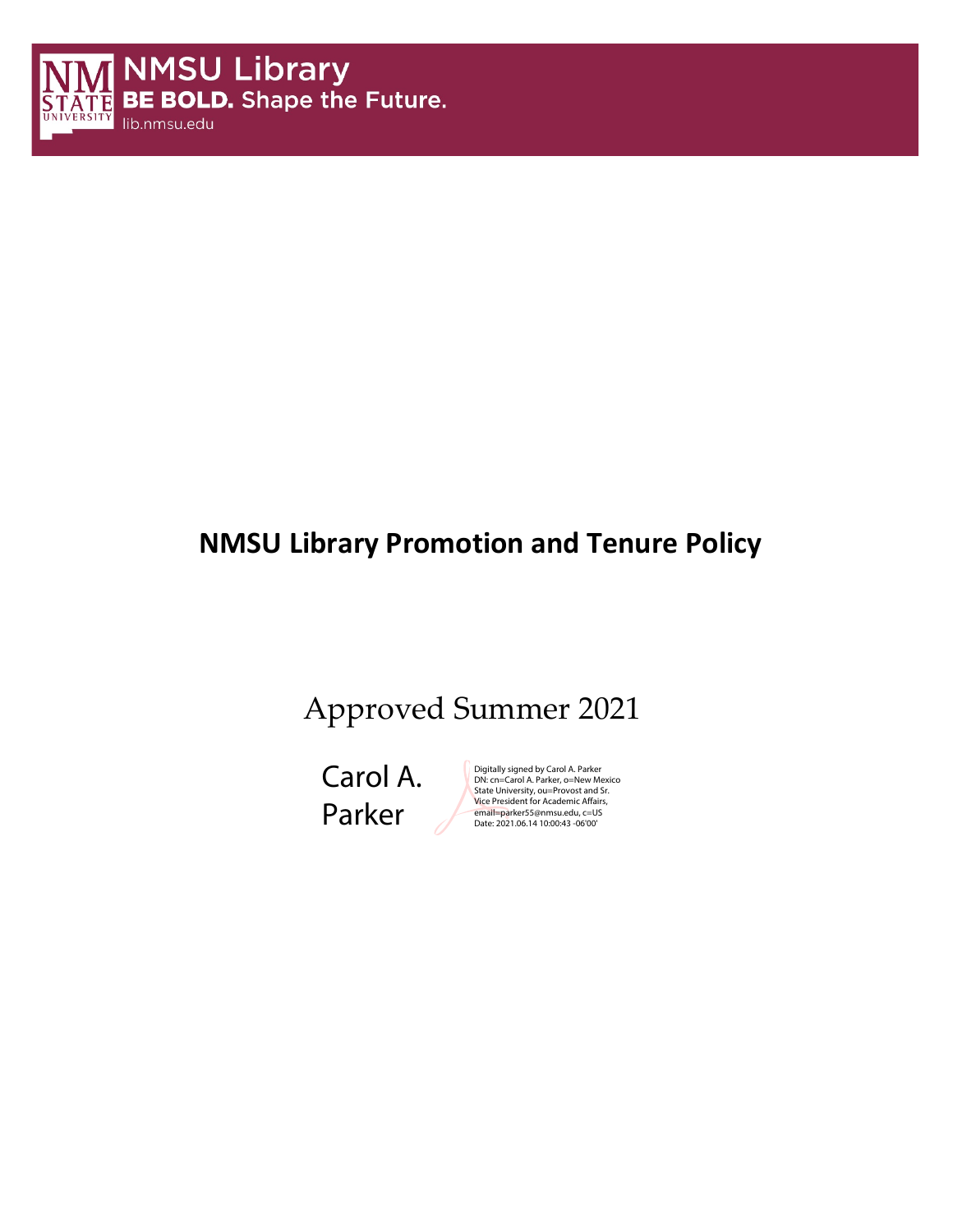## **Table of Contents**

| Ι.        |    |                                                                                    |  |  |  |
|-----------|----|------------------------------------------------------------------------------------|--|--|--|
| ΙΙ.       |    |                                                                                    |  |  |  |
| Α.        |    |                                                                                    |  |  |  |
|           | 1. |                                                                                    |  |  |  |
|           | 2. |                                                                                    |  |  |  |
|           | 3. |                                                                                    |  |  |  |
|           | 4. |                                                                                    |  |  |  |
| <b>B.</b> |    |                                                                                    |  |  |  |
|           | 1. |                                                                                    |  |  |  |
|           | 2. |                                                                                    |  |  |  |
|           | 3. |                                                                                    |  |  |  |
|           | 4. |                                                                                    |  |  |  |
| C.        |    |                                                                                    |  |  |  |
| III.      |    | Roles and Responsibilities of Participants in the Promotion and Tenure Process  12 |  |  |  |
| Α.        |    |                                                                                    |  |  |  |
| В.        |    |                                                                                    |  |  |  |
| C.        |    |                                                                                    |  |  |  |
| D.        |    |                                                                                    |  |  |  |
| Ε.        |    |                                                                                    |  |  |  |
| F.        |    |                                                                                    |  |  |  |
| IV.       |    |                                                                                    |  |  |  |
| А.        |    |                                                                                    |  |  |  |
| В.        |    |                                                                                    |  |  |  |
| C.        |    |                                                                                    |  |  |  |
| D.        |    |                                                                                    |  |  |  |
| E.        |    |                                                                                    |  |  |  |
|           | 1. |                                                                                    |  |  |  |
|           | 2. |                                                                                    |  |  |  |
|           | 3. |                                                                                    |  |  |  |
| V.        |    |                                                                                    |  |  |  |
| А.        |    |                                                                                    |  |  |  |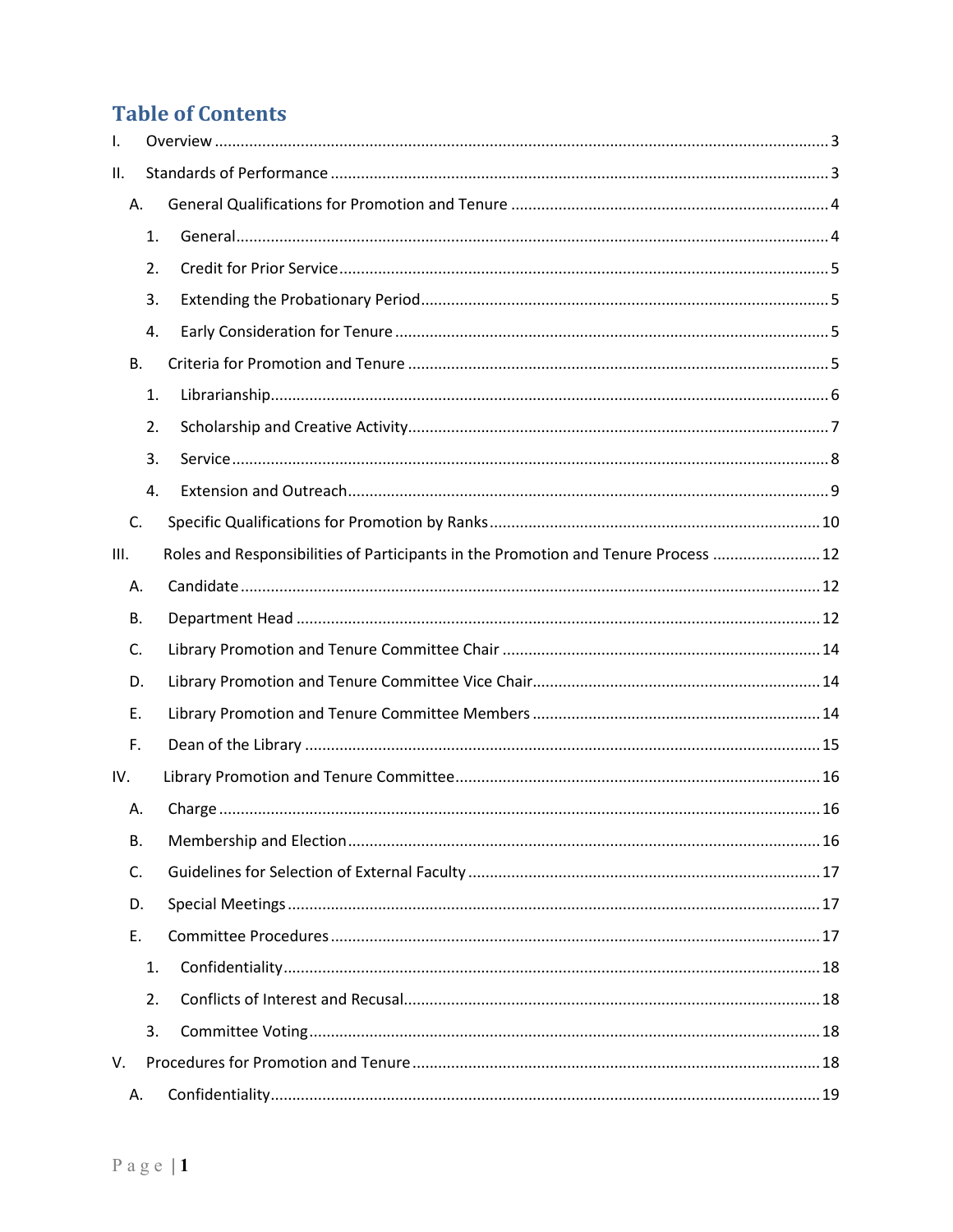| <b>B.</b> |                                                                                    |  |
|-----------|------------------------------------------------------------------------------------|--|
| 1.        |                                                                                    |  |
| 2.        |                                                                                    |  |
| C.        |                                                                                    |  |
| D.        |                                                                                    |  |
| Ε.        |                                                                                    |  |
| F.        |                                                                                    |  |
| G.        |                                                                                    |  |
| Η.        |                                                                                    |  |
| VI.       |                                                                                    |  |
| А.        |                                                                                    |  |
| В.        |                                                                                    |  |
| C.        |                                                                                    |  |
| D.        |                                                                                    |  |
| E.        |                                                                                    |  |
| F.        |                                                                                    |  |
| VII.      |                                                                                    |  |
|           | Appendix A—Guidelines for Developing and Submitting a Promotion/Tenure Portfolio26 |  |
| Α.        |                                                                                    |  |
| В.        |                                                                                    |  |
| C.        |                                                                                    |  |
| D.        |                                                                                    |  |
|           |                                                                                    |  |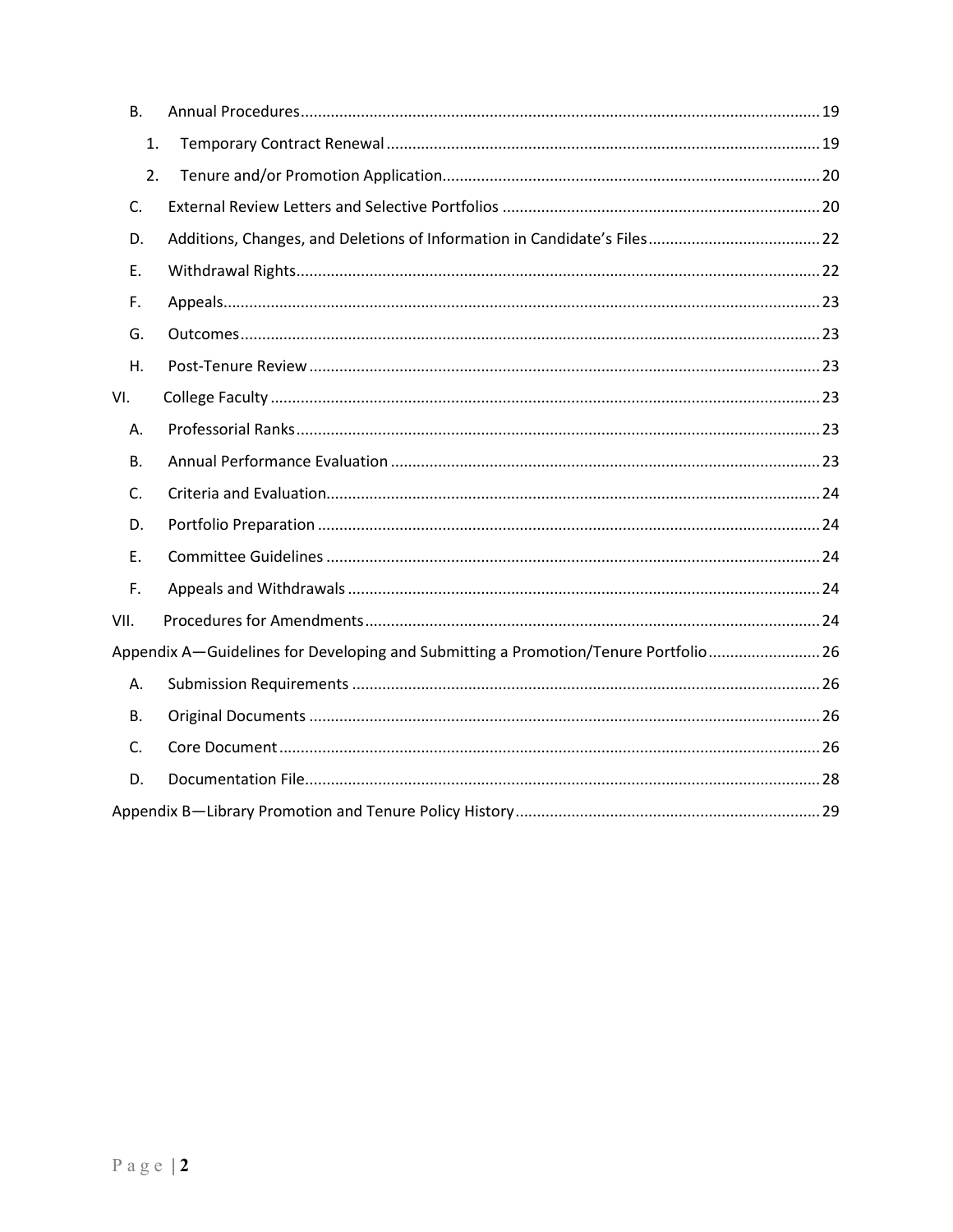#### **NEW MEXICO STATE UNIVERSITY LIBRARY PROMOTION AND TENURE POLICY**

## <span id="page-3-0"></span>**I. Overview**

Promotion and tenure decisions are the means by which NMSU rewards and retains its most valued scholars, sustains excellence in its instructional disciplines, and fulfills its mission to advance knowledge. The quality of faculty accomplishments in librarianship, scholarship and creative activity, service, and extension and outreach (collectively referred to as the Four Areas of Faculty Effort), largely determines the quality of the university as a whole. The processes involved in promotion and tenure must be fair, transparent, and participatory. The selection and retention of faculty members are of utmost importance to the quality of the university, the achievement of university goals, and the future of the institution. (*Administrative Rules and Procedures of NMSU, 9.32*).

Library faculty members at New Mexico State University are expected to meet the University requirements for academic appointment, promotion and tenure considerations, and contract renewal. University requirements are specified in the *Administrative Rules and Procedures of NMSU* (hereafter referred to as *ARP)*. Library promotion and tenure guidelines are in compliance with the *ARP*. Guidelines and procedures in the *ARP* take precedence in the event a change causes non-compliance by the Library document.

Pertinent section of the *ARP* for all University faculty is *Chapter 9 – Performance Evaluation, Promotion and Tenure*.

The Library Promotion and Tenure Policy will be reviewed at least every three years and updated as necessary. A committee appointed by the Dean will make recommendations for amendments whose adoption shall follow *Section VII* of this document.

If the policy should change during a faculty member's pre-tenure or pre-promotion period or since the last time the faculty member was promoted, the faculty member will choose one of the policies for evaluation purposes. The candidate will indicate in the Checklist of Intent the preferred version of the policy when the candidate's portfolio is submitted. Once the candidate chooses a later version, the candidate cannot revert to an earlier version.

A glossary of terms used in NMSU rules on faculty evaluation, promotion and tenure, as reflected in this document, can be found in the *ARP 9.30, Part 2*.

## <span id="page-3-1"></span>**II. Standards of Performance**

Each candidate is judged against the standards presented in the *ARP* and the *Library Promotion and Tenure Policy*. The review process does not permit comparison with other individuals.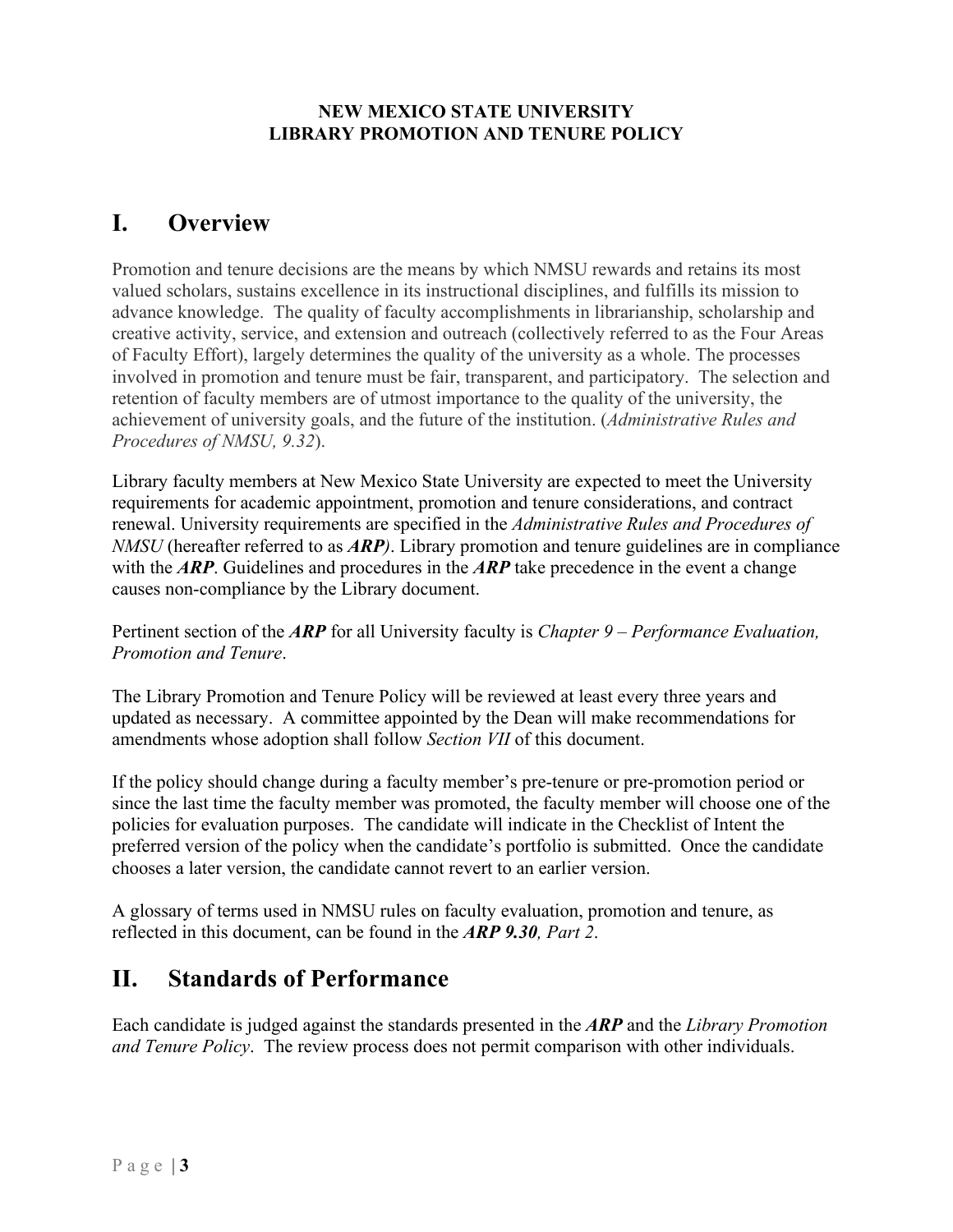Candidates for tenure or promotion must be judged on their performance of the duties assigned to them, following agreed-upon allocations of effort. In the promotion and tenure process, the quality of professional performance and competence in carrying out one's assigned responsibilities in support of the goals of the Library is of primary importance. The integrity of the process relies upon consultation by groups and individuals with successively broader views of the mission of the University, and participation by the involved faculty member who has an opportunity to seek redress for perceived violations of policy, rules or procedure which might unfairly affect the outcome (*ARP 9.32, Part 2*). In order to achieve fairness, transparency, and broad-based participation, all of the parties must base decisions on the documentation called for by this policy.

## <span id="page-4-0"></span>**A. General Qualifications for Promotion and Tenure**

#### <span id="page-4-1"></span>**1. General**

Tenure is granted in recognition of excellence in the performance of job responsibilities, continuous growth and development as a librarian, a willingness and ability to assume increasing responsibility, and commitment to the profession. The granting of tenure signals the Library's willingness to make a long-term commitment to the faculty member, with the expectation that the faculty member will continue to grow and to contribute to the Library, the University, and the profession.

In most cases the granting of tenure implies the possibility of promotion. However, promotion to professor should not be considered to be forthcoming merely because of years of service, or based on any number of years as an associate professor, or because tenure has been achieved.

Promotion is awarded for performance appropriate to the higher rank with evidence that supports the presumption that continuing contributions will be made at levels expected of the new rank. Academic rank is not dependent upon position or responsibility. (See *ARP 9.33 – The Professorial Ranks*)

The award of promotion and/or tenure is based on documented evidence of sustained growth and contributions in the areas of librarianship, scholarship and creative activity, service, and extension and outreach as indicated in the candidate's allocations of effort. A progressive record of accomplishments in all areas supports an expectation that growth, contributions, and service will continue.

Before being considered for tenure at NMSU, eligible faculty members with or without previous experience from other institutions of higher education serve five years of the pre-tenure probationary period prior to applying for tenure during the sixth year of the probationary period. The six-year probationary period may be reduced or extended, in accordance with the guidelines in *ARP 9.35, Part 2 – Flexibility in Tenure Track*, and with the proper approvals. The probationary period begins with the first contract for a full academic year.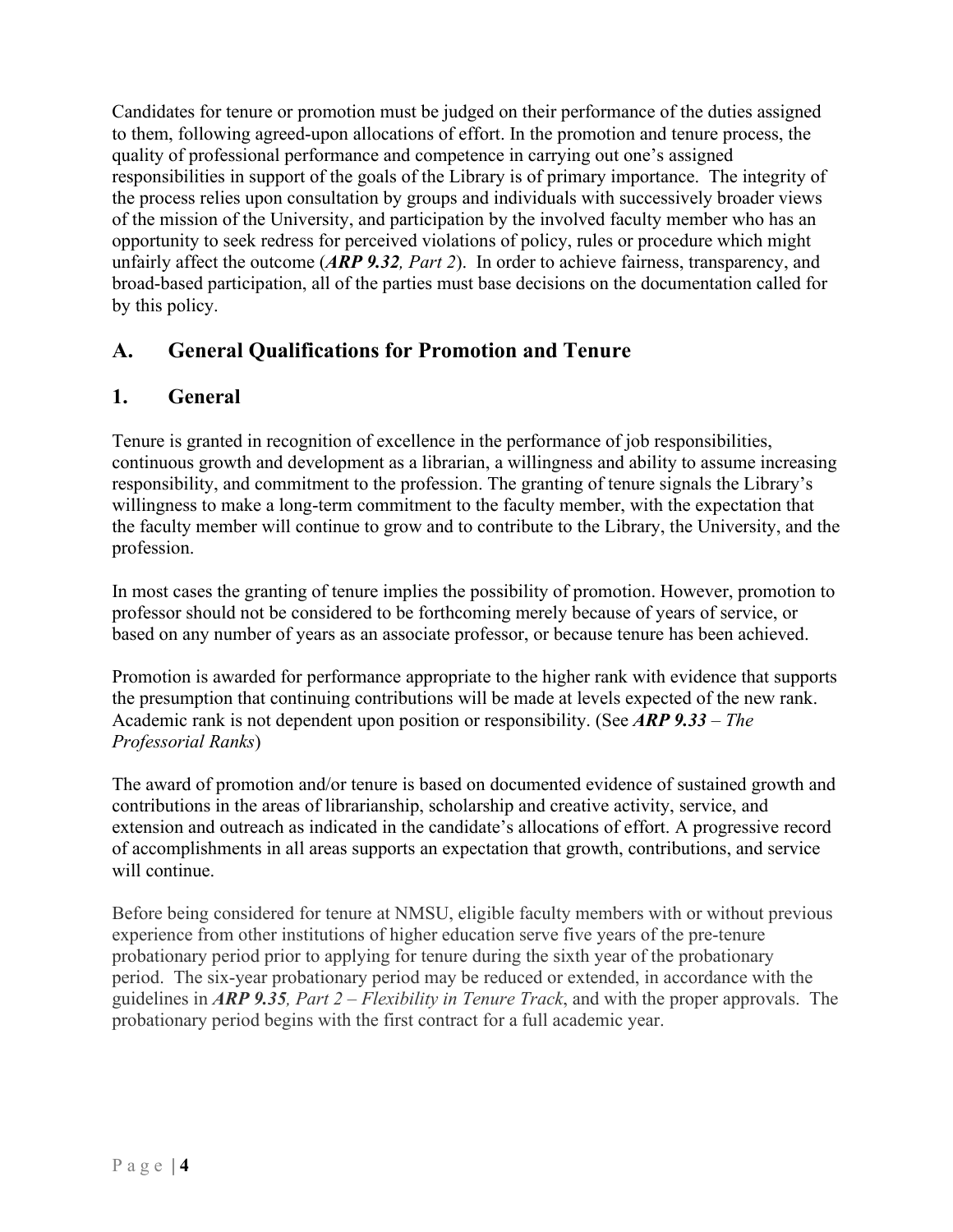#### <span id="page-5-0"></span>**2. Credit for Prior Service**

Faculty members with previous professional experience in librarianship, scholarship, service, extension and outreach, and/or administration at another institution may have some or all of that experience taken into consideration on appointment at NMSU. (See *ARP 9.35, Part 2A*)

#### <span id="page-5-1"></span>**3. Extending the Probationary Period**

The probationary period may be extended upon written request of the faculty member under certain circumstances as described in *ARP 9.35, Part 2B*.

#### <span id="page-5-2"></span>**4. Early Consideration for Tenure**

Early consideration for tenure requires justification based on exceptional performance. Such an appeal requires the written request of the faculty member and the approval of the Department Head and Dean of the Library, followed by the approval of the Executive Vice President and Provost If this early tenure application is not successful, the candidate's contract is not renewed. (See *ARP 9.35, Part 3C*)

#### **5. Full and Part-Time Employment**

Rules for promotion and tenure differ for full and part-time employees. (See *ARP 9.35, Part 2D*)

#### <span id="page-5-3"></span>**B. Criteria for Promotion and Tenure**

The criteria to be considered for promotion and tenure, differing only in degree in each rank, are:

- librarianship
- scholarship and creative activity
- service
- extension and outreach

Serious attention must be given to performance in these four areas of faculty effort. The relative importance of each of these areas varies according to the cumulative allocation of effort statements. Each area is vital to the library's ability to achieve its mission, and the performance of a faculty member will be viewed as an indication of future contributions. (*ARP 9.31, Part 3A*)

While a faculty member's performance must be evaluated through their contributions to the Four Areas of Faculty Effort, leadership is an important component. Leadership must not be considered as a separate area to be evaluated. Rather, when applicable, its value should be considered in how it affects performance in one or more of the Four Areas of Faculty Effort. (*ARP 9.31, Part 3B*)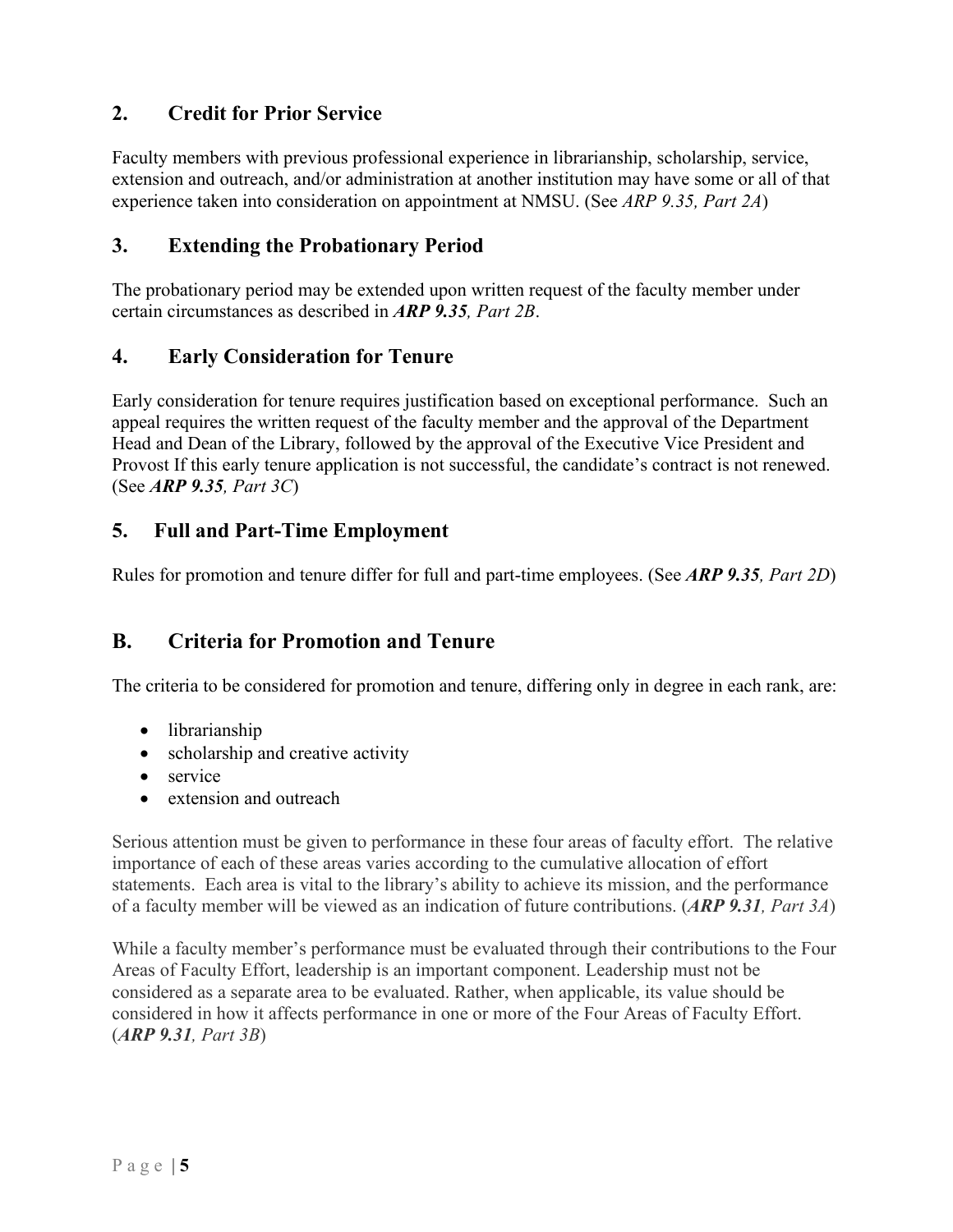#### <span id="page-6-0"></span>**1. Librarianship**

The New Mexico State University Library places the highest value on the element of librarianship. The category of librarianship is equivalent to the teaching and advising category of the university's faculty promotion and tenure policy (*ARP 9.32, Part 8*). Faculty members must demonstrate professional competencies appropriate to their areas of responsibility. Characteristically, this element may include, but is not limited to:

- organization of knowledge
- understanding of technology as it relates to the information field
- teaching and advising and reference consultation
- library management
- service delivery
- building collections

Although areas of expertise for library faculty are diverse, effectiveness in librarianship is an essential criterion for tenure and for advancement in rank. Continuing professional education is also included in the element of librarianship in the candidate's portfolio. For nine-month faculty, any work performed while on a summer contract must be clearly identified. Service to the Library may be appropriate to the category of librarianship or to the category of service.

#### **Evaluation of Librarianship**

Librarianship is a complex and multifaceted activity. Documentation of effectiveness in librarianship should demonstrate a command of the candidate's area of responsibility and continuous growth in those areas.

#### **Evaluation of Teaching**

Faculty who teach credit courses are required to provide evidence of evaluation of teaching (*ARP 9.31, Part 3C2*). Because teaching is complex and multifaceted, several forms of evidence should be used to assess teaching effectiveness. Forms of evidence used to assess teaching will be weighted according to their appropriateness. Materials appropriate for evaluating teaching should include:

- 1. Evidence from the instructor (e.g. demonstration of command of subject matter, continuous growth, the ability to organize material and convey it effectively to students)
- 2. Evidence from other professionals (e.g. documentation of peer evaluation of teaching)
- 3. Evidence from students (e.g. solicited and unsolicited student feedback, student course evaluation forms)
- 4. Evidence of student learning (e.g. assessment of student learning, assessment of course learning outcomes)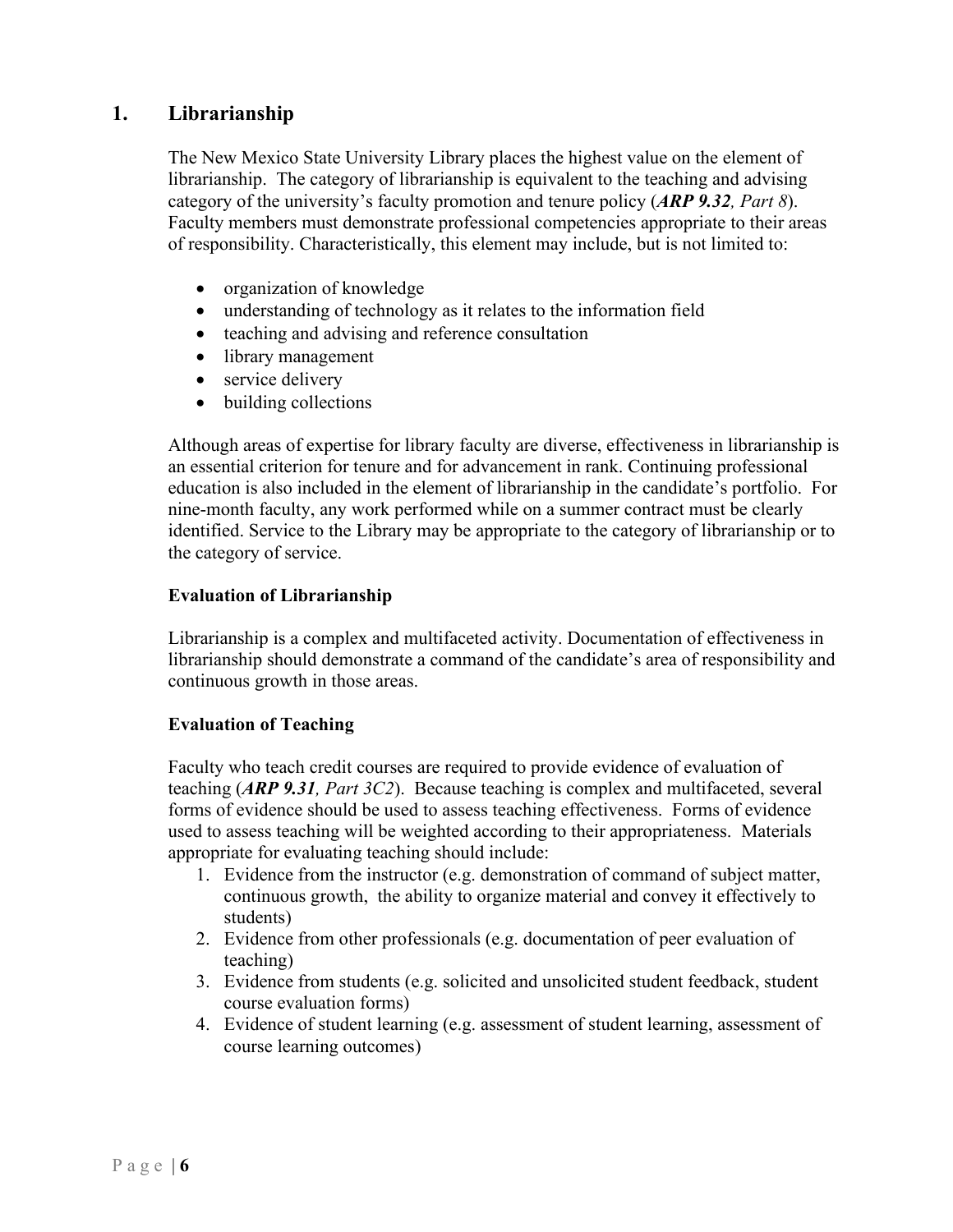#### <span id="page-7-0"></span>**2. Scholarship and Creative Activity**

This element includes the faculty member's documented record of achievement in scholarship and creative activity. It is expected that at least some of these achievements focus on topics in librarianship. (See *ARP 9.31, Part 3D*)

Scholarship may fall into any of the four domains of scholarship as defined by Boyer<sup>[1](#page-7-1)</sup>:

- The scholarship of discovery involves processes, outcomes, and the commitment to disciplined inquiry and exploration in the development of knowledge and skills (e.g., quantitative analysis of data entry mistakes made in a citation index).
- The scholarship of teaching involves dynamic, reciprocal, and critically reflective processes among teachers and learners at the University and in the community in which their activity and interaction enriches and transforms knowledge and skills, taught and learned (e.g., applying multimedia learning theories to online instruction techniques).
- The scholarship of engagement refers to the many and varied ways to responsibly offer and employ knowledge and skills to matters of consequence to the University and the community (e.g., drawing upon interactions with high school History Day students to propose how universities can help incoming students better prepare for college level library research).
- The scholarship of integration is the process by which knowledge and skills are assessed, interpreted, and applied in new and creative ways to produce new, richer, and more comprehensive, insights, understanding, and outcomes (e.g., an analysis of open access costs and benefits within a given disciplinary field).

Products developed through these processes are public, open to review, and available for use by others. Scholarship and creative activity can take many forms, including but not limited to the following:

- publication in either traditional or non-traditional venues generally subject to peer review or other qualitative review
- recognition by others of contributions to scholarship and creative activity
- contributions of new information or understanding to librarianship
- technology-based scholarship and creative activity
- grant proposals.

<span id="page-7-1"></span><sup>1</sup> Boyer, Ernest L. (1990). *Scholarship reconsidered: Priorities of the Professoriate*. New York: Carnegie Foundation for the Advancement of Teaching.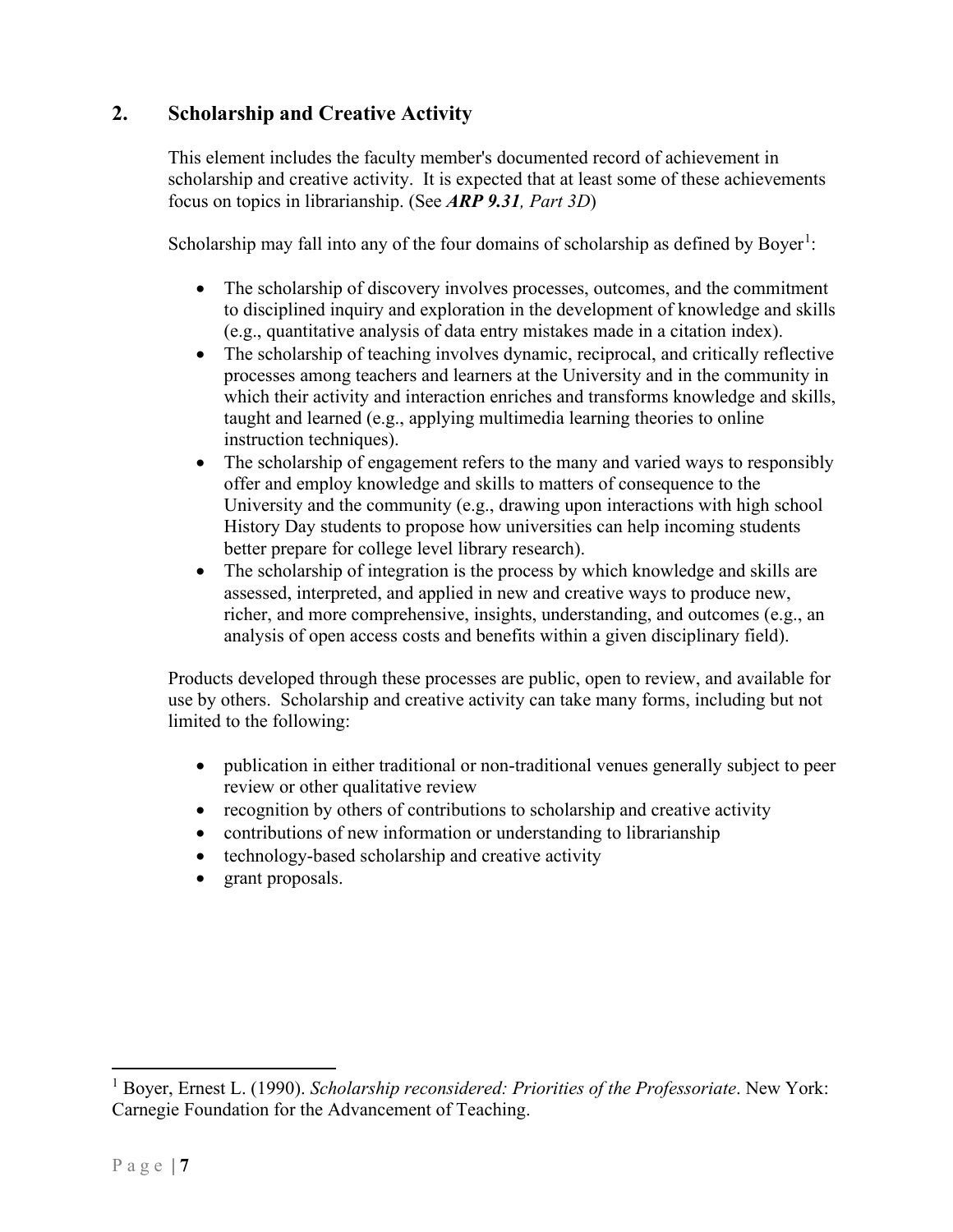#### **Evaluation of Scholarship and Creative Activity**

Evaluation of scholarly activity and outcomes, regardless of funding source, must consider the faculty member's allocation of effort, as well as the following criteria adapted from Diamond<sup>[2](#page-8-1)</sup>:

- The activity's purposes, goals, and objectives are clear. The objectives are realistic and achievable. It addresses important questions in the field.
- The activity reveals a high level of discipline-related expertise. The scholar brings to the activity a high level of relevant knowledge, skills, artistry, and reflective understanding.
- Appropriate methods are used for the activity, including principles of honesty, integrity, and objectivity. The methods have been chosen wisely, and applied effectively. It allows for replication or elaboration.
- The activity achieves its goals and its outcomes have significant impact. It leads to new avenues of exploration for the scholar and for others.
- The activity and outcomes have been presented appropriately and effectively to its various audiences.
- The activity and outcomes are judged meritorious and significant by the scholar's peers.
- The scholar has critically evaluated the activity and outcomes and has assessed the impact and implications on the greater community, the community of scholars, and the scholar's own work. The scholar uses this assessment to improve, extend, revise, and integrate subsequent work.

#### <span id="page-8-0"></span>**3. Service**

This element includes the faculty member's documented evidence of service contributions made to the University, the community, and the profession. Service to the Library may be appropriate to the category of service or to the category of librarianship. (See *ARP 9.31, Part 3F*)

Characteristically, this element includes, but is not limited to:

- active participation and leadership in library professional organizations on the local, state, national, or international level
- service contributions to the organization and development of the University
- service to the community through activities that draw upon professional knowledge and skills

#### **Evaluation of Service**

The type and amount of service that a faculty member performs should be determined in consultation with the appropriate administrator(s) and documented in the annual

<span id="page-8-1"></span><sup>2</sup> Diamond, Robert M. (2002). *Serving on promotion, tenure, and faculty review committees: A faculty guide*, 2nd ed. Bolton, MA: Ankar Publishing.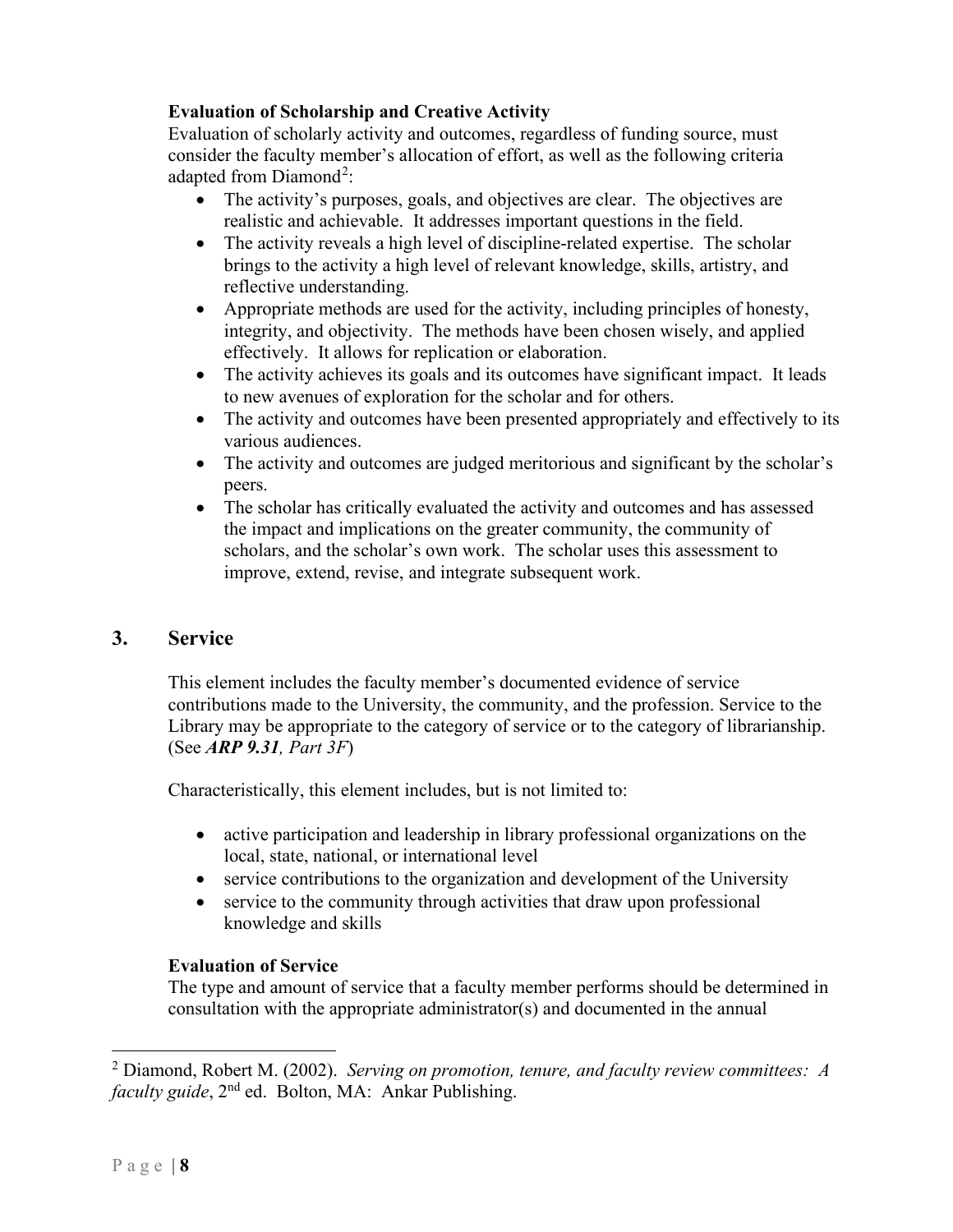allocation of effort statement(s). All relevant service activities of a faculty member should receive appropriate consideration in promotion and tenure decisions. Service contributions are to be evaluated based on the contribution of the faculty member and how they draw upon the faculty member's professional expertise.

#### <span id="page-9-0"></span>**4. Extension and Outreach**

This element includes the faculty member's documented efforts in collaborative work designed to develop and maintain relationships between the University and the public. (*ARP 9.31 Part 3E*)

Components of extension and outreach include:

- developing programs based on locally identified needs, concerns, and/or issues; targeting specific audiences
- setting goals and objectives for the program
- reviewing current literature and/or research for the program
- planning appropriate program delivery
- documenting changes in clientele knowledge, behaviors, attitudes, and/or skills
- conducting a reflective critique and/or evaluation of the program
- validation of the program by peers and/or stakeholders
- communicating results to stakeholders and decision makers

#### **Evaluation of Extension and Outreach**

The type and amount of extension and outreach that a faculty member performs should be determined in consultation with the appropriate administrator(s) and documented in the annual allocation of effort statement(s). Because extension and outreach work is collaborative by nature, faculty should provide evidence of collaboration with whomever necessary to identify local needs, garner resources, discover and adapt new knowledge, design and deliver programs, assess clientele skill changes, and communicate program results. Collaborative effort should also include networking with other university faculty in identified areas of program discovery, development, and delivery.

Faculty must provide evidence of extension and outreach in order that these efforts are recognized. The documentation should provide evidence that the work is creative and intellectual, (2) is communicated to stakeholders, and has an impact on stakeholders and the region.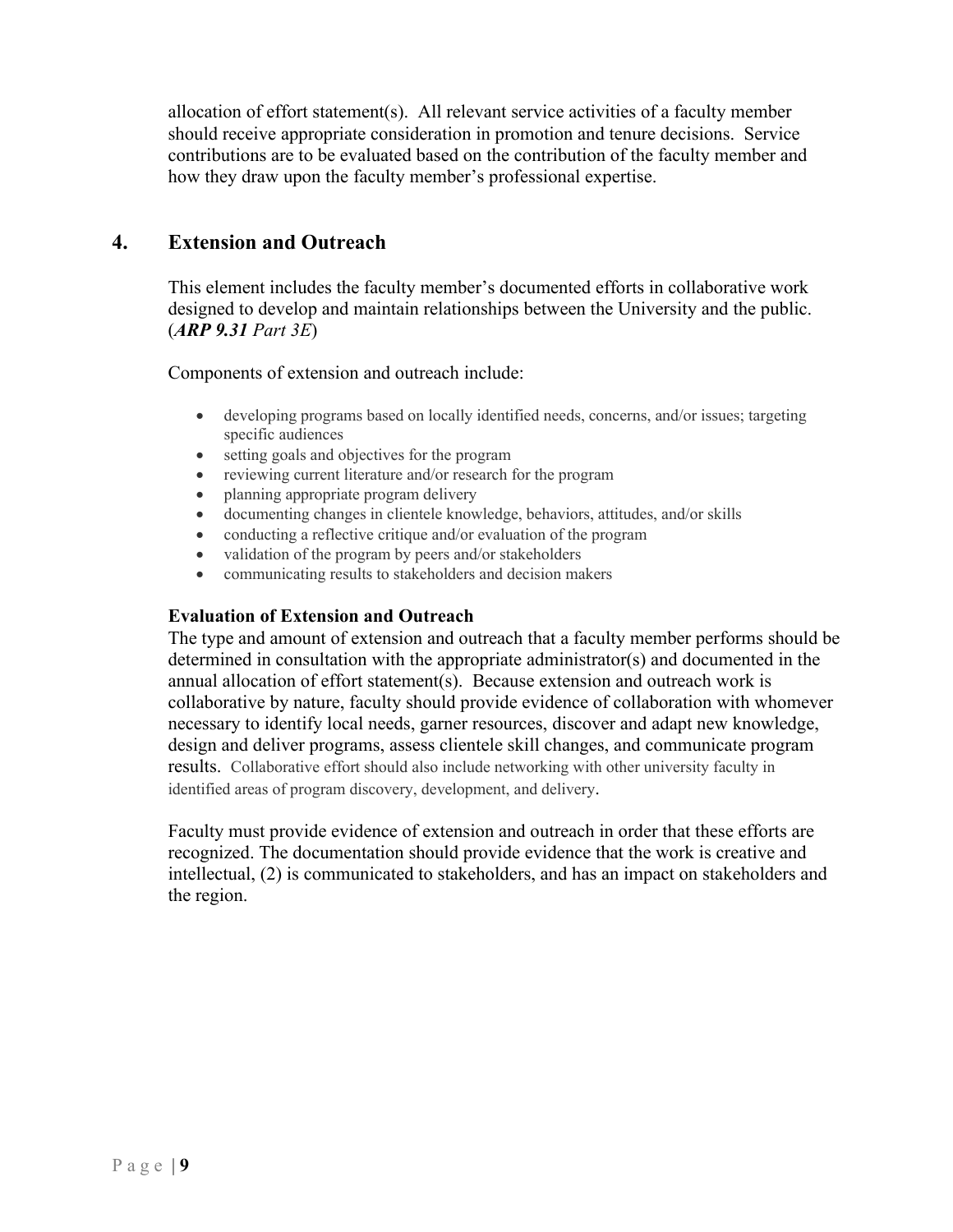## <span id="page-10-0"></span>**C. Specific Qualifications for Promotion by Ranks**

(Table I)

- 1. For academic librarians, the minimum required terminal professional degree is a master's degree from a program accredited by the American Library Association or from a program in a country with a formal accreditation process as identified by ALA's Human Resource Development and Recruitment Office.[1] No additional degrees are required for promotion to associate or full professor. (See *ARP 9.33 – The Professorial Ranks*)
- 2. For academic archivists, the minimum required terminal professional degree is a master's degree in a subject area related to archival practice, to include graduate archival coursework and practicum experience or certification by the Academy of Certified Archivists.[2] No additional degrees are required for promotion to associate or full professor. (See *ARP 9.33 – The Professorial Ranks*)

<sup>[1]</sup> Association of College and Research Libraries. (2018). *Statement on the Terminal Professional Degree for Academic Librarians*. [http://www.ala.org/acrl/standards/statementterminal](https://nam10.safelinks.protection.outlook.com/?url=http%3A%2F%2Fwww.ala.org%2Facrl%2Fstandards%2Fstatementterminal&data=04%7C01%7Ckterpis%40nmsu.edu%7C1416bb8c7835434094b408d8a1500e09%7Ca3ec87a89fb84158ba8ff11bace1ebaa%7C1%7C0%7C637436712507316003%7CUnknown%7CTWFpbGZsb3d8eyJWIjoiMC4wLjAwMDAiLCJQIjoiV2luMzIiLCJBTiI6Ik1haWwiLCJXVCI6Mn0%3D%7C1000&sdata=X9E0eZSCw22aOMrY1Dq1GPlBWmi3V9%2Ftl%2BDDCOD1e1s%3D&reserved=0) [2] Society of American Archivists. (2020). *So You Want to Be an Archivist: Educational Requirements.*  [https://www2.archivists.org/careers/beanarchivist](https://nam10.safelinks.protection.outlook.com/?url=https%3A%2F%2Fwww2.archivists.org%2Fcareers%2Fbeanarchivist&data=04%7C01%7Ckterpis%40nmsu.edu%7C1416bb8c7835434094b408d8a1500e09%7Ca3ec87a89fb84158ba8ff11bace1ebaa%7C1%7C0%7C637436712507316003%7CUnknown%7CTWFpbGZsb3d8eyJWIjoiMC4wLjAwMDAiLCJQIjoiV2luMzIiLCJBTiI6Ik1haWwiLCJXVCI6Mn0%3D%7C1000&sdata=IIz9SNu%2B%2Fql%2FpHLnOYKhOSpNFNXceIF4pKF%2FE4PMl84%3D&reserved=0)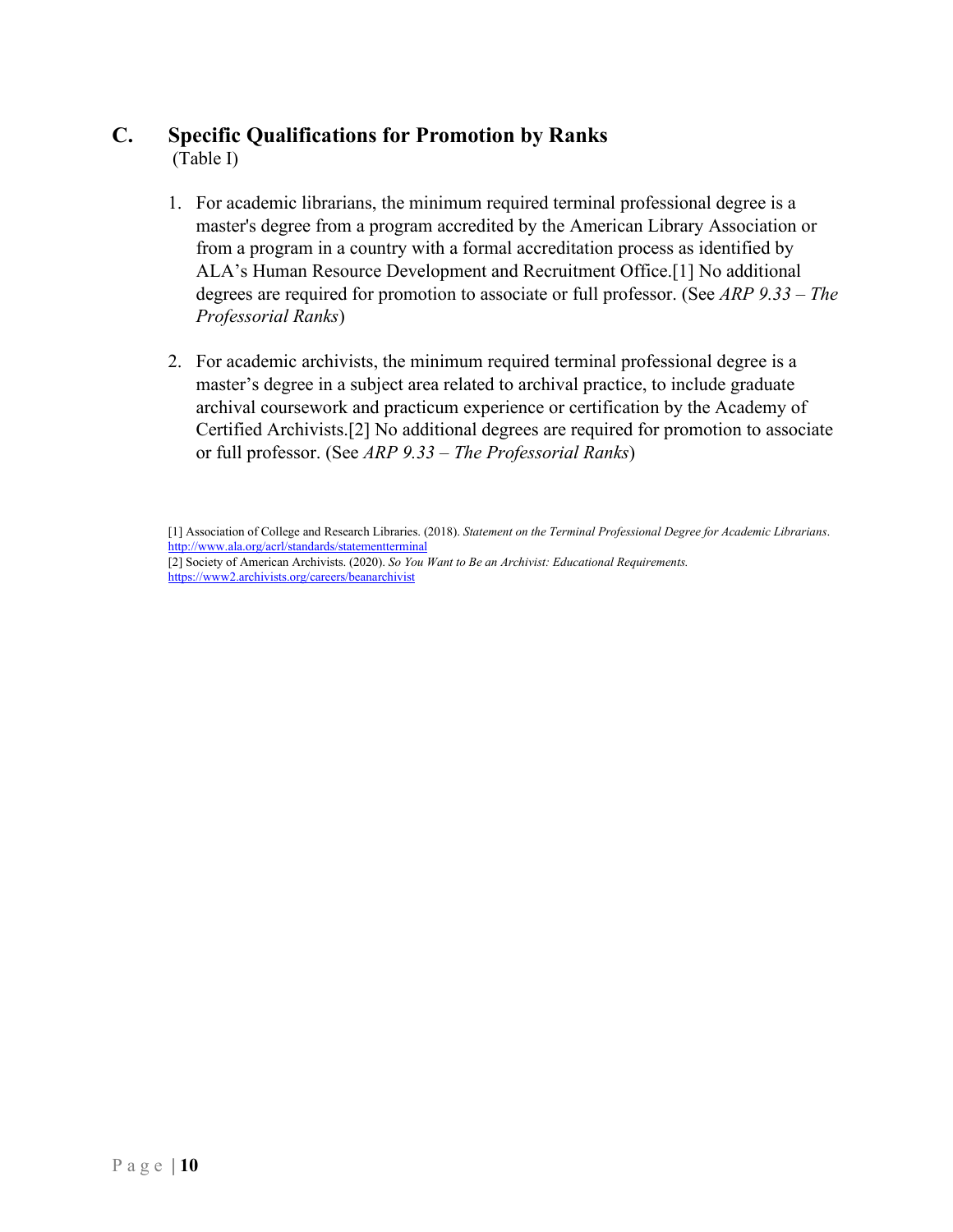| Criteria                                                                            | <b>Assistant Professor</b>                                                      | <b>Associate Professor</b>                                                                                                                                                                                                                                                    | Professor                                                                                                                                                        |
|-------------------------------------------------------------------------------------|---------------------------------------------------------------------------------|-------------------------------------------------------------------------------------------------------------------------------------------------------------------------------------------------------------------------------------------------------------------------------|------------------------------------------------------------------------------------------------------------------------------------------------------------------|
| Librarianship                                                                       | Demonstrate potential<br>for success in<br>librarianship                        | Demonstrate strong<br>knowledge base<br>appropriate to area of<br>responsibility<br>Make strong contributions<br>as a member of the faculty<br>to departmental and<br>library-wide planning and<br>development<br>Develop and maintain<br>professional and<br>productive work | Demonstrate substantial<br>command of<br>librarianship as a whole<br>Maintain sustained<br>professional growth<br>Provide outstanding<br>professional leadership |
|                                                                                     |                                                                                 | relationships with<br>colleagues and others                                                                                                                                                                                                                                   |                                                                                                                                                                  |
| <b>Scholarship and</b><br><b>Creative Activity</b>                                  | Demonstrate potential<br>for success in<br>scholarship and<br>creative activity | Develop established,<br>significant record<br>Demonstrate beneficial<br>impact<br>Achieve recognition as<br>authority in area of<br>contribution                                                                                                                              | Maintain substantial,<br>sustained record,<br>including peer reviewed<br>publications<br>Achieve recognition as<br>expert in area of<br>contribution             |
| <b>Service</b>                                                                      | Demonstrate potential<br>for success in service                                 | Demonstrate progressive<br>development in service<br>contributions                                                                                                                                                                                                            | Contribute substantial<br>service of significance<br>Maintain sustained<br>service record<br>Provide leadership                                                  |
| <b>Extension and</b><br>Outreach<br>(may not be<br>applicable to all<br>candidates) | Demonstrate potential<br>for success in<br>extension and outreach               | Make strong contributions<br>to meet community needs<br>Collaborate to create<br>professional and<br>productive relationships<br>with the community<br>Demonstrate beneficial<br>impact                                                                                       | Maintain professional<br>and productive<br>relationships with the<br>community<br>Provide leadership                                                             |

## **Table I**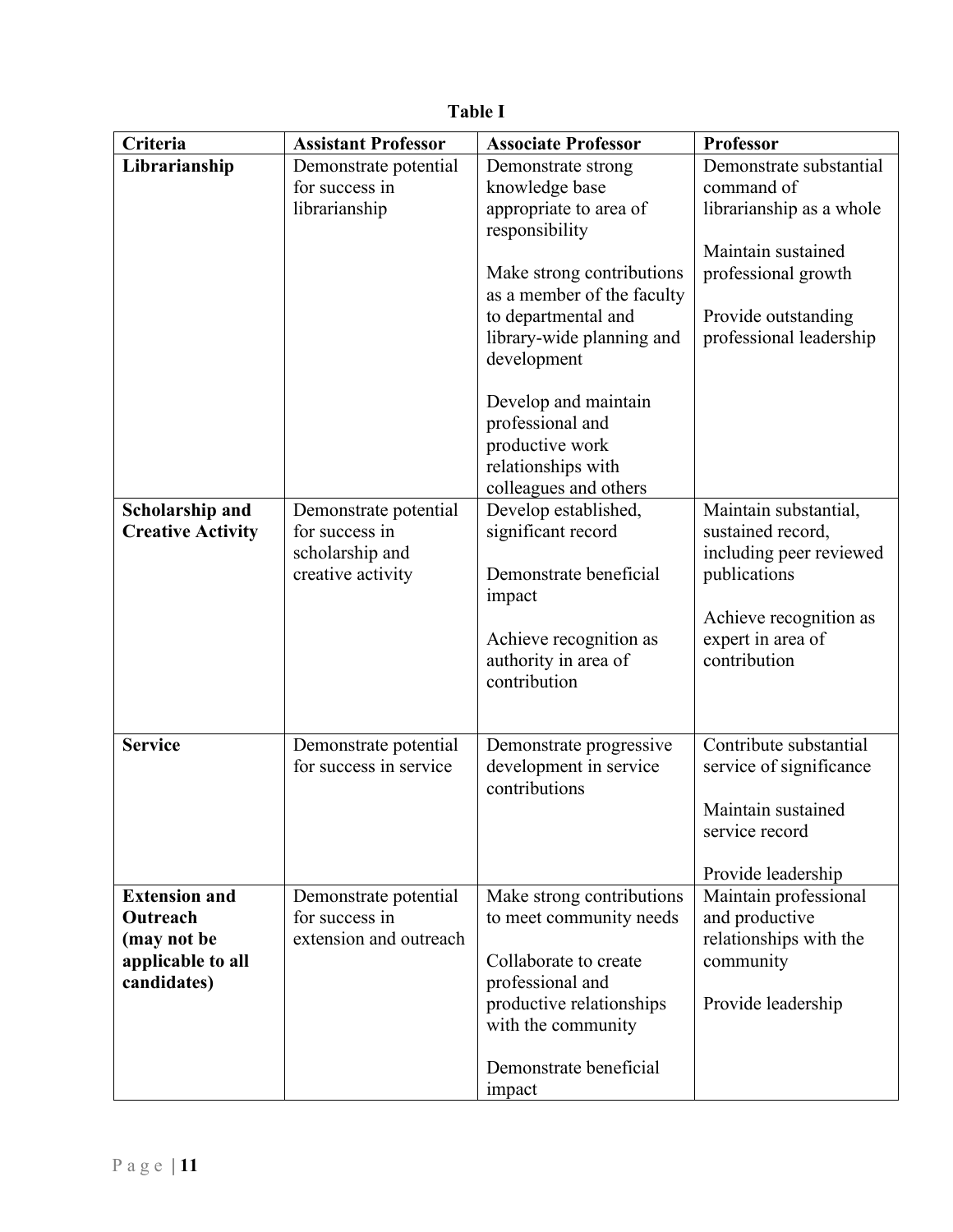## <span id="page-12-0"></span>**III. Roles and Responsibilities of Participants in the Promotion and Tenure Process**

(ARP 9.35, Part 5)

Individuals and committees are to carry out their responsibilities in a timely manner adhering to the Library Promotion and Tenure Timeline issued by the Dean of the Library. It is the responsibility of all participants in the promotion and tenure process to become thoroughly acquainted with both the *Library Promotion and Tenure Policy* and the *University Promotion and Tenure Policy*.

#### <span id="page-12-1"></span>**A. Candidate**

- 1. Maintains a portfolio with a curriculum vitae and a cumulative personal record of the activities and accomplishments affecting the application for promotion and/or tenure.
- 2. Reviews the personal portfolio in relation to the criteria for promotion and/or tenure and seeks guidance, including mentoring, from senior faculty and the Department Head.
- 3. Provides Department Head with draft of the portfolio prior to the formal submission of the portfolio for promotion and/or tenure on a date agreed upon with the Department Head.
- 4. Applies for tenure by submitting to the library dean in the fall of the candidate's fifth year, or other time as previously negotiated, their portfolio including both the core document and documentation file in the format as specified in Appendix A of this policy. If a faculty member/candidate does not apply for tenure in the fifth year, or extended year as appropriate, and does not submit a resignation letter, the faculty member's employment will terminate with the expiration of the current annual "Temporary Contract."
- 5. By the end of the first full week after faculty report for the fall semester, provides the Department Head with a written list of at least three potential external reviewers from whom letters of evaluation may be requested. The candidate also may provide the Department Head with a list of people they wish not to be reviewers. It is recommended that a candidate has a diverse set of reviewers to get the most complete picture of the candidate's performance.
- 6. Requests additions, changes, or deletions to the portfolio.
- 7. For corrections of factual errors contained in the portfolio, see *ARP 9.35, Part 5, A 7-8.*.
- 8. Requests extension or reduction of the probationary period in accordance with the *ARP 9.35, Part 2B and C*.
- 9. In accordance with the *ARP 9.35, Part 7,* requests that the review process be terminated at any time prior to review by the Executive Vice President and Provost.
- 10. Submits portfolio to the Dean by five p.m. of the day on which it is due.

#### <span id="page-12-2"></span>**B. Department Head**

(including Associate Dean as Direct Supervisor)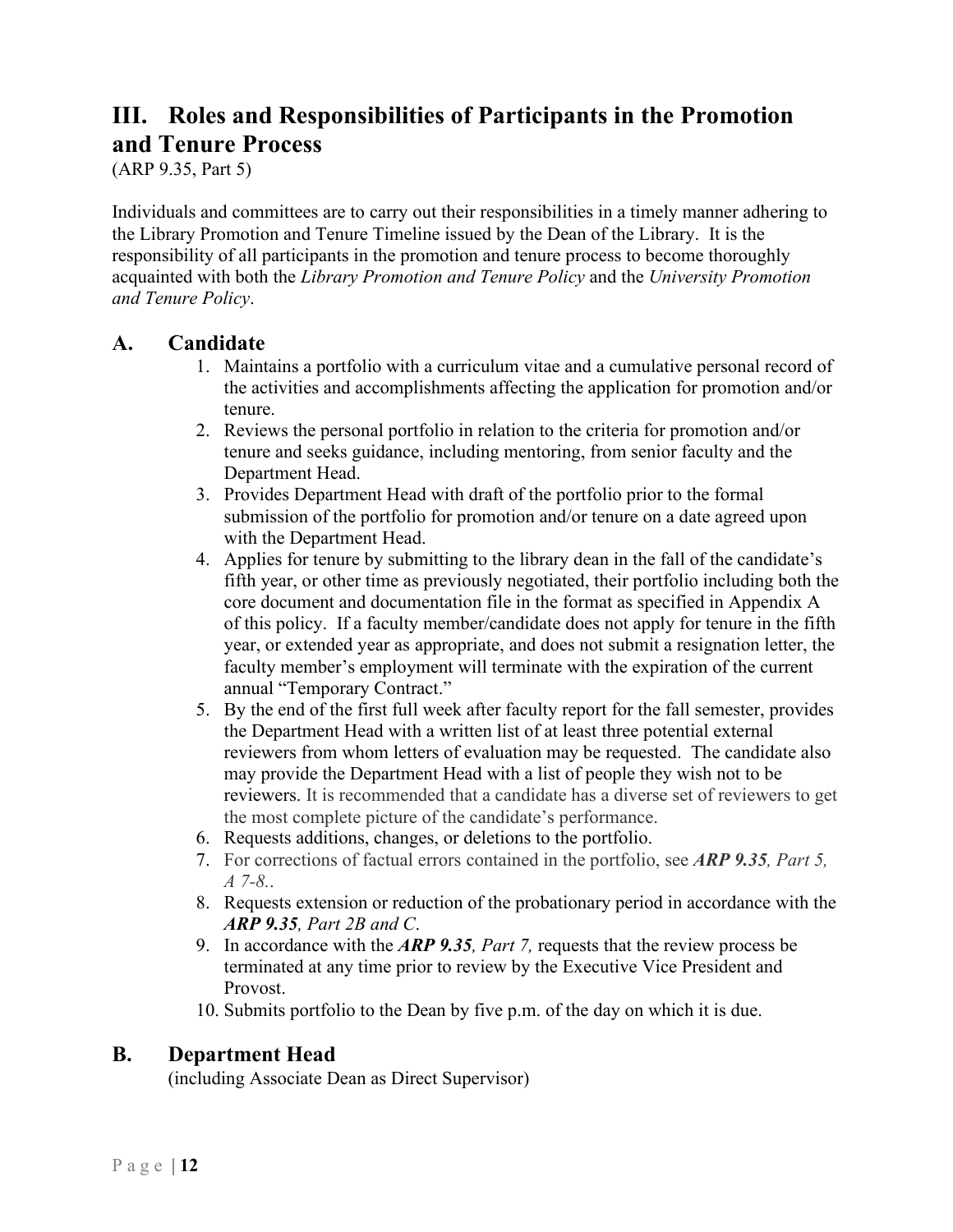- 1. Establishes and monitors a process for a tenured faculty to mentor the candidate in developing the best case for promotion and/or tenure.
- 2. In faculty annual performance evaluations, includes written details relating to assigned duties in librarianship, scholarship and creative activity, service, extension and outreach, and allocation of effort. The evaluations also include a separate statement addressing progress toward tenure and toward promotion, including steps that should be taken to strengthen the faculty member's case.
- 3. Ensures that each candidate receives information about available mentoring programs during the first year. Strongly encourages participation in at least one program and provides support in seeking potential mentors as part of those programs. Follows up with each candidate to review and address any needs for additional mentoring.
- 4. In appropriate circumstances, explores with each candidate the need for a time extension. With the approval of the candidate, seeks permission from the Dean of the Library to extend or reduce the probationary period. (*ARP 9.35, Part 2B and C*)
- 5. Provides assistance and guidance to candidates for promotion and/or tenure. Reviews each candidate's portfolio to ensure its completeness and compliance with university policy and, where needed, makes recommendations for improvement prior to the submission of the portfolio.
- 6. Writes an independent recommendation concerning each candidate's case for promotion and/or tenure in relation to the criteria for promotion and tenure. This recommendation may be in support of or against supporting either promotion or tenure, or both. It should address the strengths and weaknesses, and level and nature of accomplishments of the candidate.
- **7.** Provides each candidate with a paper or electronic copy of the independent recommendation. This notification must occur prior to passing the recommendation on for inclusion in the candidate's portfolio.
- 8. Submits the independent recommendation to the Dean of the Library for inclusion in the candidate's portfolio.
- 9. Selects a list of potential external reviewers and contacts them. The Department Head must contact at least one reviewer from the candidate's list, provided they are qualified to be reviewers based on the unit's policy (see *ARP 9.34 Part3AA4*). The Department Head must ensure those contacted to review the candidate's portfolio do not have a conflict of interest. If there is a perceived conflict of interest the Department Head needs to justify why the reviewer has no conflict. If the Department Head contacts someone on the candidate's list of people they wish not to be a reviewer, the Department Head needs to justify the importance of selecting the reviewer.
- 10. If a candidate for contract renewal, tenure, or promotion should report directly to the Dean of the Library during the candidate's year of application, the Associate Dean of the Library will serve in the role of department head to the candidate for the purposes of the application and write a letter of recommendation.

If, for some reason, the Associate Dean of the Library cannot fill this role, the Chair of the Promotion and Tenure Committee, with the concurrence of the Dean, shall appoint someone to write the department head's letter of recommendation. The individual chosen shall have had at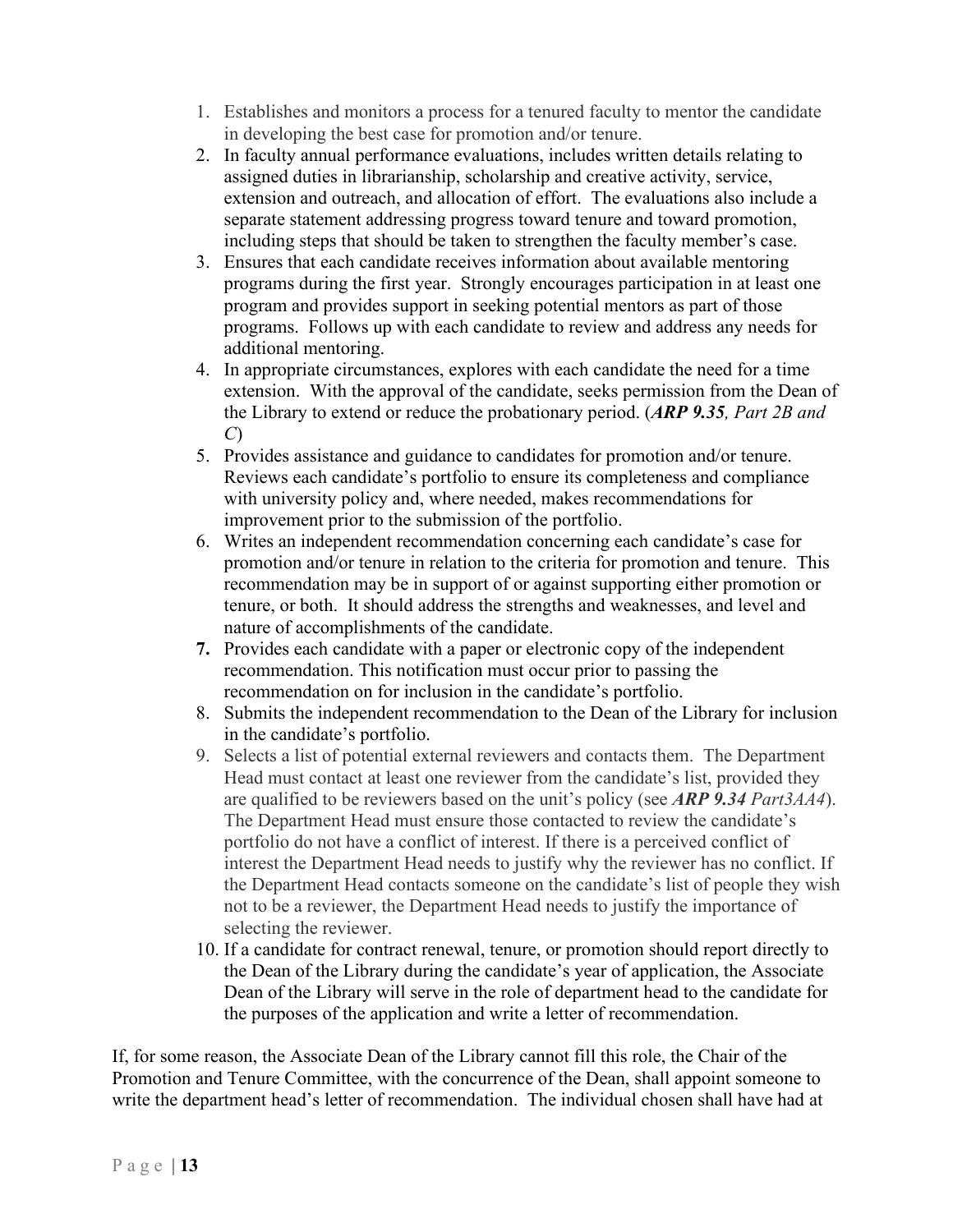least two years of experience as a department head and be tenured but need not currently be a department head. The person chosen will have access to the candidate's portfolio and will not be eligible to participate in the Library Promotion and Tenure Committee's deliberations. The department head substitute will provide assistance to the candidate in preparing the candidate's portfolio and make and receive copies of documents as outlined in the responsibilities of the department head.

#### <span id="page-14-0"></span>**C. Library Promotion and Tenure Committee Chair**

- 1. Calls and conducts all meetings of the Library Promotion and Tenure Committee.
- 2. Serves as the official representative and spokesperson for the Committee.
- 3. Calls for the election of committee members before the end of the Spring Semester.
- 4. Records the Committee's vote totals for each candidate in the recommendation submitted by the Committee to the Dean.
- 5. Appoints, when needed, a subcommittee to consider the promotion of College Faculty.
- 6. Reviews conflicts of interest within the Committee.
- 7. Submits the Committee's recommendation to the Dean of the Library for inclusion in the candidate's portfolio.
- 8. Destroys all ballots used in votes at the end of the Committee's balloting process.
- 9. Meets with the Dean of the Library to develop the Library Promotion and Tenure Timetable for the academic year.
- 10. Calls and conducts orientations and workshops relevant to the promotion and tenure process.
- 11. Serves as the contact person between the Library Promotion and Tenure Committee and faculty search committees.
- 12. Calls meetings of the Committee to meet with faculty candidates and submits the Committee's recommendation for rank and tenure or years of credit for prior service to the Dean with copies to the search committee chair and the members of the Library Promotion and Tenure Committee.

#### <span id="page-14-1"></span>**D. Library Promotion and Tenure Committee Vice Chair**

1. Assumes the Chair's responsibilities in the Chair's absence.

#### <span id="page-14-2"></span>**E. Library Promotion and Tenure Committee Members**

- 1. Know and adhere to all procedures as stated in the *ARP*, the *Library Promotion and Tenure Policy*, and other relevant documents.
- 2. Adhere to the highest levels of confidentiality in accordance with *Section IV E.1* of this document and the *ARP*.
- 3. Completely read all candidate files, attend meetings, and actively contribute to discussions.
- 4. Evaluate the candidate according to the *Library Promotion and Tenure Policy*.
- 5. Consider the candidate's assigned duties in librarianship, scholarship and creative activity, service, extension and outreach in relation to the allocations of effort specified in the candidate's portfolio.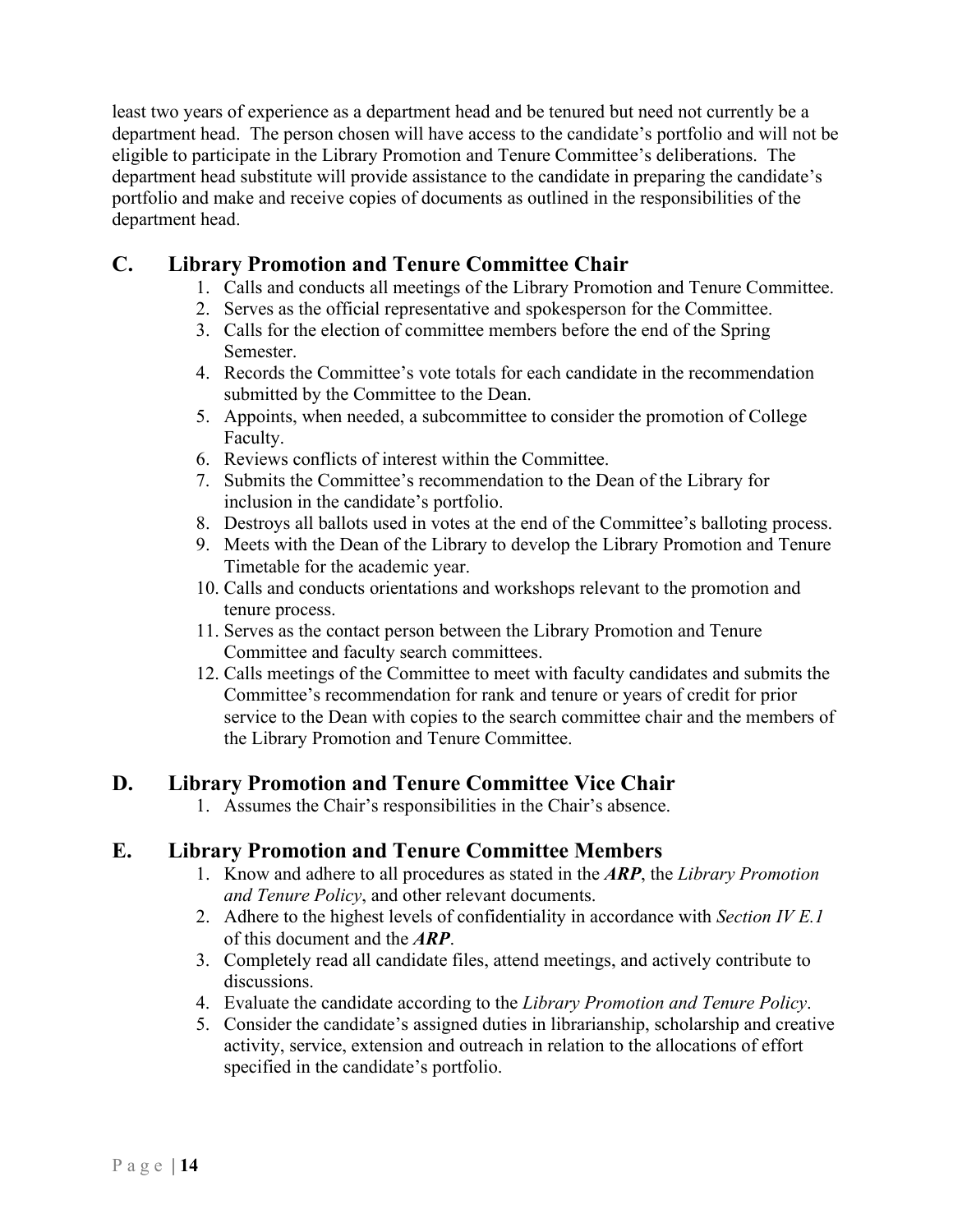- 6. Participate in making recommendations to the Dean of the Library pertaining to faculty members who are seeking promotion and/or tenure based on the candidate's portfolio and criteria.
- 7. Follow voting and recusal procedures mentioned in *Section IV E.2-3* of this document.
- 8. Participate in orientations and workshops relevant to the promotion and tenure process.
- 9. Formally participate in the search committee process to share information on the Library's promotion and tenure process and to make recommendations to the Dean of the Library on rank and tenure when hiring new faculty.
- 10. Fulfill the above responsibilities when making recommendations for the renewal of temporary contracts of tenure-track faculty.

#### <span id="page-15-0"></span>**F. Dean of the Library**

- 1. Ensures that the *Library Promotion and Tenure Policy* is reviewed and updated at least every three years and that the policy complies with University policies, rules and procedures and has been approved by the Executive Vice President and Provost.
- 2. Ensures that the Library has a mentoring process for tenure-track faculty as well as a system of annual performance evaluation for all faculty.
- 3. Provides initial information, timelines, and copies of all written guidelines regarding promotion and tenure expectations and policies to all new and continuing faculty members on a regular basis.
- 4. At the end of the spring semester, distributes the Library Promotion and Tenure Timetable to all faculty.
- 5. Informs faculty of the rights to due process, appeal and informal processes for conflict resolution in promotion and tenure.
- 6. Maintains the annual list of Library Promotion and Tenure Committee members in order to track number of successive terms served.
- 7. Recommends extensions or reduction of the probationary period.
- 8. Adds external letters to the candidate's portfolio.
- 9. Ensures the inclusion of the Department Head's and the Library Promotion and Tenure Committee's recommendations in the candidate's portfolio.
- 10. Adds new information to the candidate's portfolio by having the new or changed information filed in the appropriate place(s) as designated by the candidate in the copies of the candidate's documentation.
- 11. Responds, if necessary, to a request to add information and gives reasons for action taken.
- 12. Makes independent recommendation pertaining to promotion and tenure. To do this, considers:
	- candidate's Core Document and Documentation File
	- recommendation of the Library Promotion and Tenure Committee
	- recommendation of the Department Head
- 13. Notifies candidates with a paper or electronic copy of the recommendations of the Library Promotion and Tenure Committee and of the Dean of the Library. This notification must occur prior to passing the portfolio on to the Executive Vice President and Provost.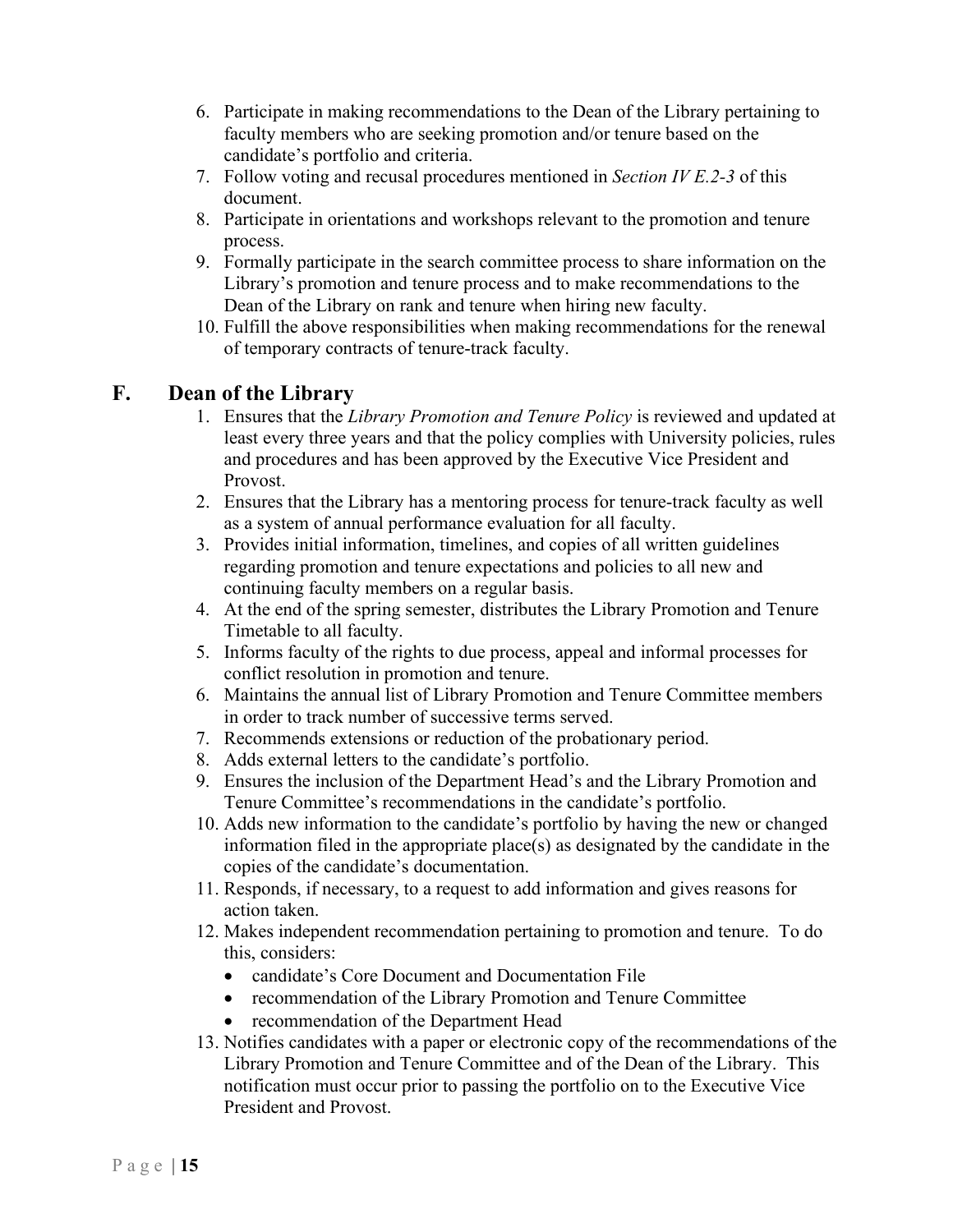- 14. Places independent recommendation in the candidate's portfolio.
- 15. Forwards a copy of the Dean's recommendation to the Department Head and the Chair of the Library Promotion and Tenure Committee. Also forwards to the Department Head the recommendation of the Library Promotion and Tenure Committee.
- 16. Meets with the Executive Vice President and Provost regarding promotion and tenure cases.
- 17. Ensures that the candidate and all promotion and tenure review advisory recommending bodies (Department Head, Library Promotion and Tenure Committee and Executive Vice President and Provost) have knowledge of any changes to the portfolio.

## <span id="page-16-0"></span>**IV. Library Promotion and Tenure Committee**

#### <span id="page-16-1"></span>**A. Charge**

As specified in the *ARP 9.34, Part 1B*, the Library does not use a departmental promotion and tenure committee; rather, promotion and tenure procedures are conducted following the University guidelines for a college promotion and tenure committee.

The Library Promotion and Tenure Committee makes advisory recommendations to the Dean of the Library on temporary contract renewal, and promotion and/or tenure. It also makes written advisory recommendations to the Dean of the Library on rank and tenure for candidates who interview for faculty positions.

#### <span id="page-16-2"></span>**B. Membership and Election**

- 1. The Library Promotion and Tenure Committee consists of five tenured Library faculty members who are not concurrently serving as deans. Department Heads may serve on the Committee, but they may never participate in the discussion or voting on a candidate from their own departments because the Department Head will have already made a recommendation on such a candidate. The Chair of the Promotion and Tenure Committee is responsible for calling the election. The Committee is elected before the end of the spring semester or as soon as possible at the beginning of the fall semester with terms beginning as soon as the election is completed at the start of the fall semester. Elections follow Library Policy #006: Library Faculty – General Election Procedures. If there are not enough tenured Library faculty members to meet Committee requirements, the Guidelines for Selection of External Faculty (see *Section IV C.* of this document) will be followed. For the constitution of a promotion subcommittee for college faculty see *Section VI.E*.
- 2. If a member of the Committee becomes ineligible to serve, an interim election will be held to fill the vacancy for the remainder of the term. Interim elections follow Library Faculty General Election Procedures.
- 3. Members are elected for a two-year term and serve staggered terms. Members may serve up to three successive terms.
- 4. On the first Thursday after faculty report in the fall or at a time otherwise agreed upon, the Chair of the previous year's Committee or a designated substitute will call a meeting of the Library Promotion and Tenure Committee with the Dean of the Library. At this meeting,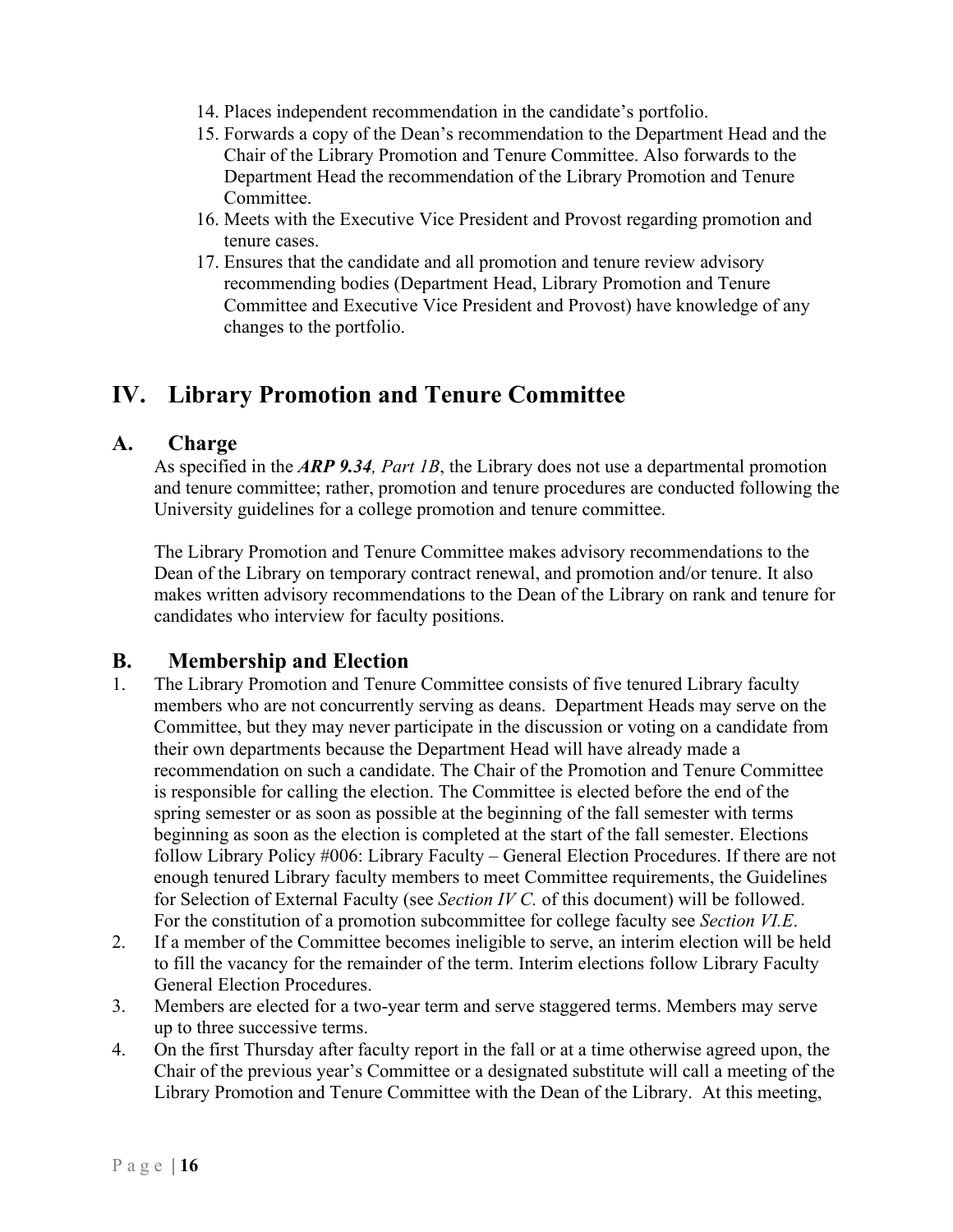the Committee elects its Chair and Vice Chair. The Chair will convey to the Dean of the Library the election results.

5. When considering applications for promotion, members of the Committee reviewing the application must hold a rank equal to or higher than the requested rank. If there are not enough Library faculty of the appropriate rank(s), on the Promotion and Tenure Committee, the Chair of the Committee shall ask Library faculty member(s) of the appropriate rank who are not members of the Committee to serve on a subcommittee for the promotion. If the result is that there are still insufficient Library faculty of the appropriate rank who can serve on a subcommittee for promotion, the Guidelines for Selection of External Faculty will be followed (see *Section IV. C.* of this document).

## <span id="page-17-0"></span>**C. Guidelines for Selection of External Faculty**

If there are not five Library faculty who meet the criteria for membership on the Committee or who are eligible to consider applications for promotion as noted above, the following procedures will be followed. If external college faculty are needed, they will be chosen by the same process as detailed below.

- 1. The Chair of the P&T committee will report to the Dean, the appropriate department head(s), and the candidate(s) regarding the status of the selection process.
- 2. Early in the fall term, the Chair of the Library Promotion and Tenure Committee will send a memorandum to the Deans or Associate Deans, as appropriate, at the New Mexico State University main campus requesting the recommendation of one or two tenured faculty members of the required rank from the college who would be willing to serve on the Library Promotion and Tenure Committee as an external faculty member.
- 3. The external faculty will be determined by a random drawing by the Library P&T Committee.

#### <span id="page-17-1"></span>**D. Special Meetings**

In addition to meetings for the purpose of evaluation and review, the Chair will schedule a series of meetings for orientation and information sharing.

- 1. The Library Promotion and Tenure Committee will meet to discuss policies and procedures at a time separate from the review of individual candidates.
- 2. The Library Promotion and Tenure Committee, Department Heads, and the Dean of the Library will meet to encourage mutual understanding of procedures.
- 3. The Library Promotion and Tenure Committee will hold an orientation session for all faculty. The meeting should be held by the end of the spring semester. The purpose of the meeting is to discuss guidelines for preparing the portfolio (see *Appendix A, Guidelines for Developing and Submitting a Promotion/Tenure Portfolio*), answer questions, and offer the services of members of the Committee as advisors in preparing documentation.

#### <span id="page-17-2"></span>**E. Committee Procedures**

Deliberations and voting of the Promotion and Tenure Committee will be conducted in closed session only among committee members. Committee members can attend sessions by a confidential electronic method with permission of the committee chair. Committee members must take part in the deliberations in order to vote.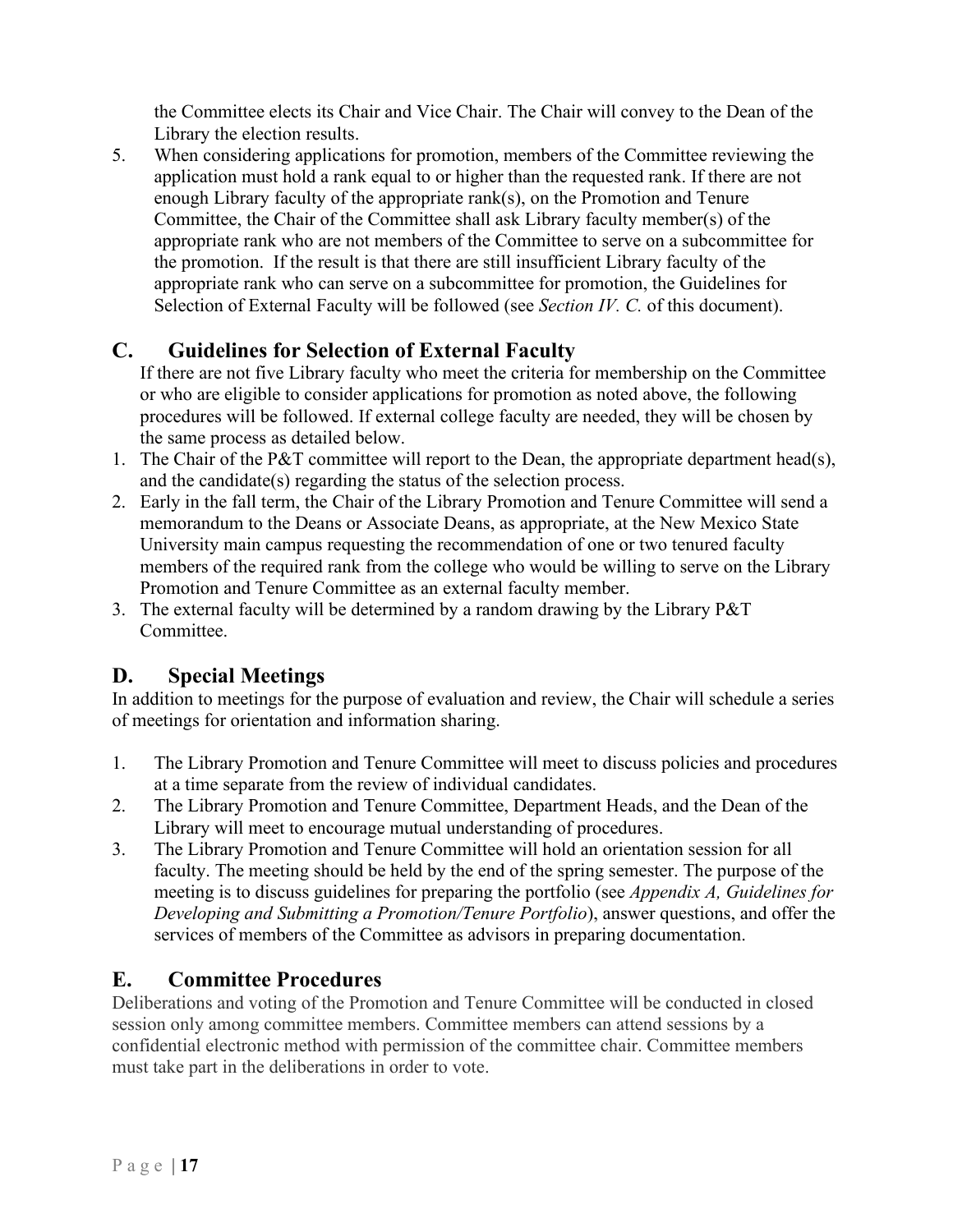#### <span id="page-18-0"></span>**1. Confidentiality**

- a. All deliberations of the Library Promotion and Tenure Committee are strictly confidential.
- b. Allegations of a breach of confidentiality must be reported directly in writing to the Dean of the Library immediately for further action.

#### <span id="page-18-1"></span>**2. Conflicts of Interest and Recusal**

Committee members have the responsibility to avoid actual conflicts of interest or the appearance of conflicts of interest.

- a. Prior to deliberations, the Chair will review with the Committee the matter of conflict of interest. Any member of the Committee who has a conflict of interest with respect to a case will recuse for that particular case by submitting a written memo to the Chair through the Dean of the Library.
- b. Conflicts of interest are defined as any case where an objective outsider would reasonably suspect a conflict of interest which would result in an inability to be objective and fairly assess the candidate's record.
- c. A majority of Committee members may vote to recuse a Committee member who has an actual or apparent conflict of interest but does not self-recuse. The Chair will submit a memo indicating the recusal to the Dean of the Library.
- d. Recusals will be included in the vote count reported to the Dean of the Library.

#### <span id="page-18-2"></span>**3. Committee Voting**

- a. All members of the Committee present at the meeting will vote unless a written recusal has been submitted to the chair. No abstentions are allowed.
- b. A quorum is required for review of portfolio and voting, defined as 75% of members eligible to vote.
- c. Committee members may vote in person, or by an appropriate confidential electronic method with the permission of the committee chair.
- d. No absentee or proxy votes are permitted.
- e. All voting will be by secret ballot.
- f. Ballots will be tallied by two members of the Committee, and reported to the entire Committee. The vote will be recorded and forwarded to the Dean of the Library by the Chair in the letter of recommendation for each candidate being reviewed.
- g. At the end of the balloting process, the Chair is responsible for destroying all ballots.

## <span id="page-18-3"></span>**V. Procedures for Promotion and Tenure**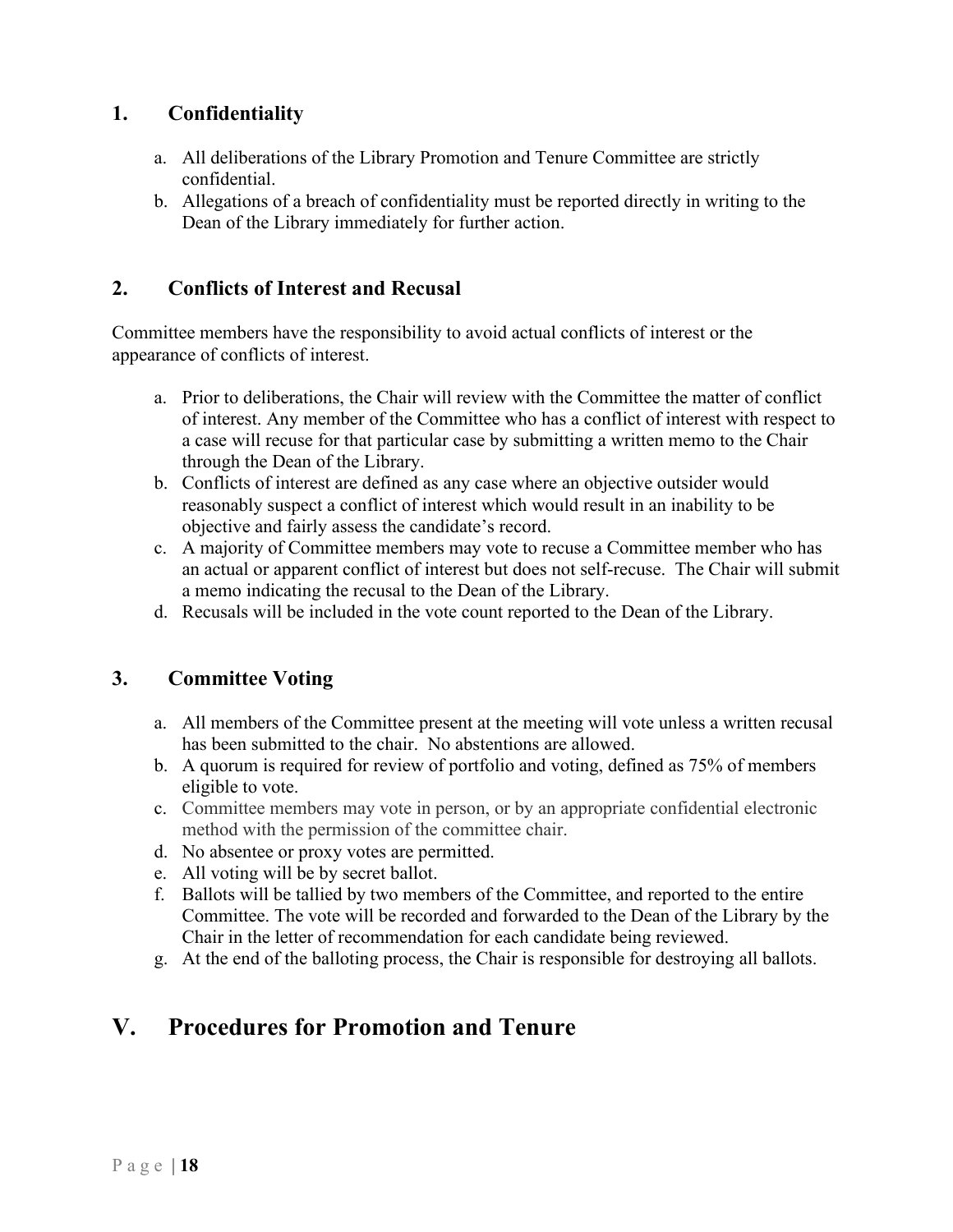#### <span id="page-19-0"></span>**A. Confidentiality**

All promotion and tenure documents and deliberations are strictly confidential. Any individual suspecting a breach of confidentiality must report that suspicion directly in writing to the Dean of the Library immediately for further action.

#### <span id="page-19-1"></span>**B. Annual Procedures**

In the fall of each academic year the Library Promotion and Tenure Committee will consider the complete portfolio of each candidate for temporary contract renewal, tenure, and/or promotion. After careful deliberation, the Committee will submit a written recommendation on each candidate under review to the Dean of the Library according to the Library Promotion and Tenure Timetable. This report must address the documentation of each of the areas of librarianship, scholarship and creative activity, service, and extension and outreach. This review is in lieu of a mid-probationary review.

#### <span id="page-19-2"></span>**1. Temporary Contract Renewal**

For temporary contract renewal, the following steps are followed. Refer to the Library Promotion and Tenure Timetable for specific deadlines.

- a. Newly-hired faculty with no credit toward tenure do not submit portfolios in their first full academic year. Newly-hired faculty with credit toward tenure submit portfolios in their first academic year.
- b. The portfolio is submitted by the candidate to the Dean of the Library. (See *Appendix A, Guidelines for Developing and Submitting a Promotion/Tenure Portfolio*, for submission and documentation requirements.)
- c. The Dean of the Library makes the portfolio available in a designated location to the candidate's Department Head and the Library Promotion and Tenure Committee.
- d. The candidate's Department Head reviews and considers the portfolio and makes a written recommendation to the Dean of the Library for inclusion in the candidate's portfolio, The Department Head supplies a copy of this recommendation to the candidate before passing it to the Dean of the Library.
- e. The Library Promotion and Tenure Committee reviews and considers the portfolio and the Department Head's recommendation, votes, and prepares a written recommendation for the Dean of the Library, which will include any minority reports submitted.
- f. The Chair of the Library Promotion and Tenure Committee forwards the written recommendation, any minority reports, and the Committee's vote, including recusals and absences, to the Dean of the Library and the candidate's Department Head.
- g. The Dean of the Library consults with the appropriate Department Head to discuss candidates under review.
- h. The Dean of the Library reviews and considers the portfolio and makes a written recommendation.
- i. The Dean of the Library forwards the Dean's written recommendation and the Library Promotion and Tenure Committee's recommendation to the candidate. The Dean of the Library also forwards a copy of the Dean's recommendation to the Department Head and the Chair of the Library Promotion and Tenure Committee.
- j. The Dean of the Library follows established University procedures for communicating with the Executive Vice President and Provost regarding renewal or non-renewal of contract.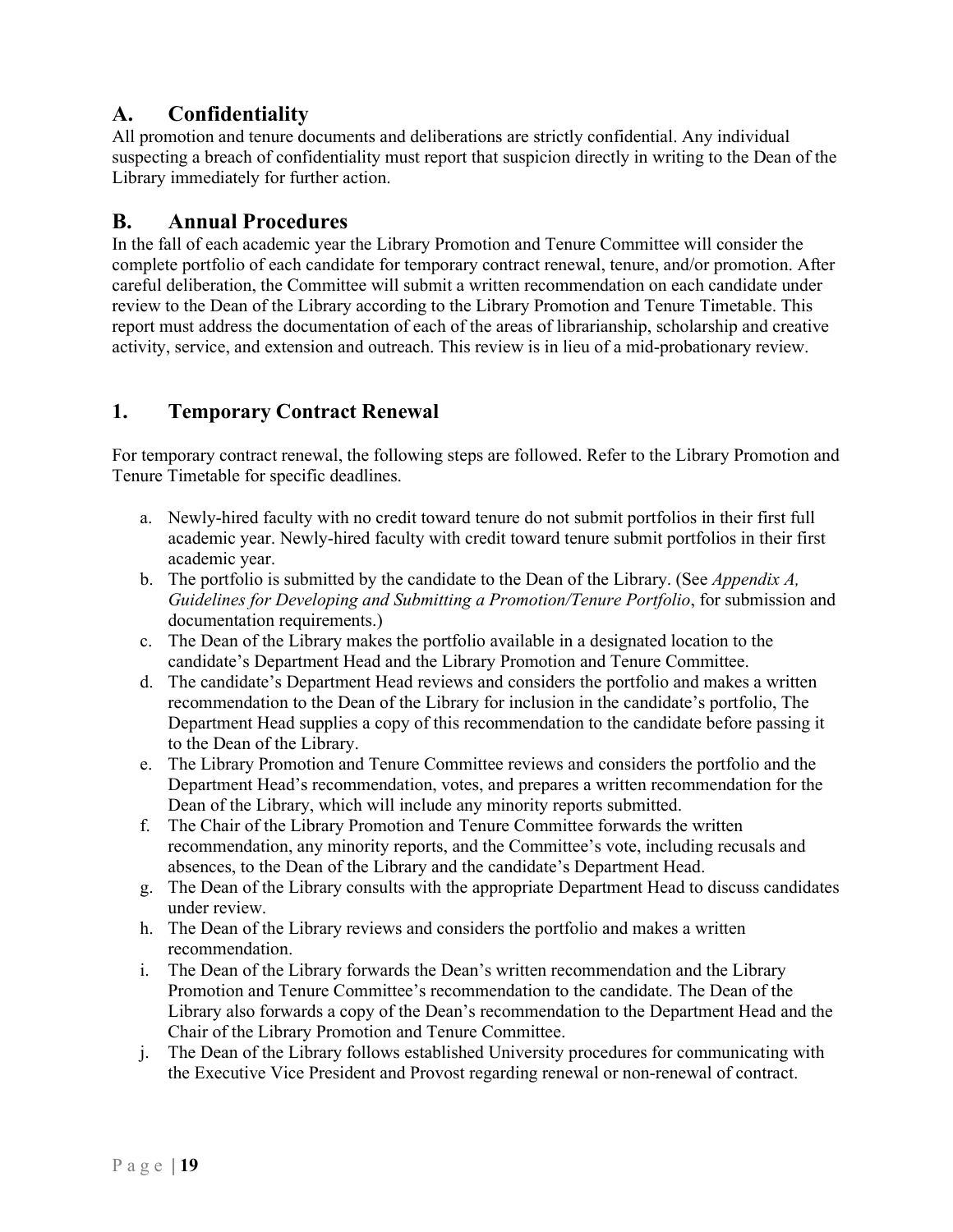- k. The candidate receives official notification regarding contract renewal/nonrenewal from the University administration.
- l. One copy of the candidate's portfolio is retained by Library administration, and the other copies are returned to the candidate. All supplemental materials are returned to the candidate.

#### <span id="page-20-0"></span>**2. Tenure and/or Promotion Application**

For tenure and/or promotion applications, the following steps are followed. Refer to the Library Promotion and Tenure Timetable for specific deadlines.

- a. The candidate submits a list of potential external reviewers to the Department Head. (See *Section V.C, External Review Letters and Sample Portfolios*)
- b. The portfolio is submitted by the candidate to the Dean of the Library. (See *Appendix A, Guidelines for Developing and Submitting a Promotion/Tenure Portfolio*, for submission and documentation requirements.)
- c. The Dean of the Library makes the portfolio available in a secure designated location for review by the candidate's Department Head and the Library Promotion and Tenure Committee.
- d. The candidate's Department Head reviews and considers the portfolio and makes a written recommendation to the Dean of the Library for inclusion in the candidate's portfolio, The Department Head supplies a copy of this recommendation to the candidate before passing it to the Dean of the Library.
- e. The Library Promotion and Tenure Committee reviews and considers the portfolio and the Department Head's recommendation, votes, and prepares a written recommendation for the Dean of the Library, which will include any minority reports submitted.
- f. The Chair of the Library Promotion and Tenure Committee forwards the written recommendation, any minority reports, and the Committee's vote, including recusals and absences, to the Dean of the Library and the candidate's Department Head.
- g. The Dean of the Library consults with the appropriate Department Head to discuss candidates under review.
- h. The Dean of the Library reviews and considers the portfolio and makes a written recommendation.
- i. The Dean of the Library forwards the Dean's written recommendation and the Library Promotion and Tenure Committee's recommendation to the candidate. The Dean of the Library also forwards a copy of the Dean's recommendation to the Department Head and the Chair of the Library Promotion and Tenure Committee.
- j. The Dean of the Library follows established University procedures for communicating the independent recommendations of the Department Head, the Promotion and Tenure Committee, and the Dean of the Library to the Executive Vice President and Provost. (See *ARP 9.31, Part 5F)*
- k. The candidate receives official notification of the Executive Vice President and Provost's decision from the University administration.
- l. One copy of the candidate's portfolio is retained by Library administration, and the other copies are returned to the candidate. All supplemental materials are returned to the candidate.

#### <span id="page-20-1"></span>**C. External Review Letters and Selective Portfolios**

Documentation for candidates who are applying for promotion and/or tenure must contain at least three solicited external (outside of the Library) letters reviewing the candidate's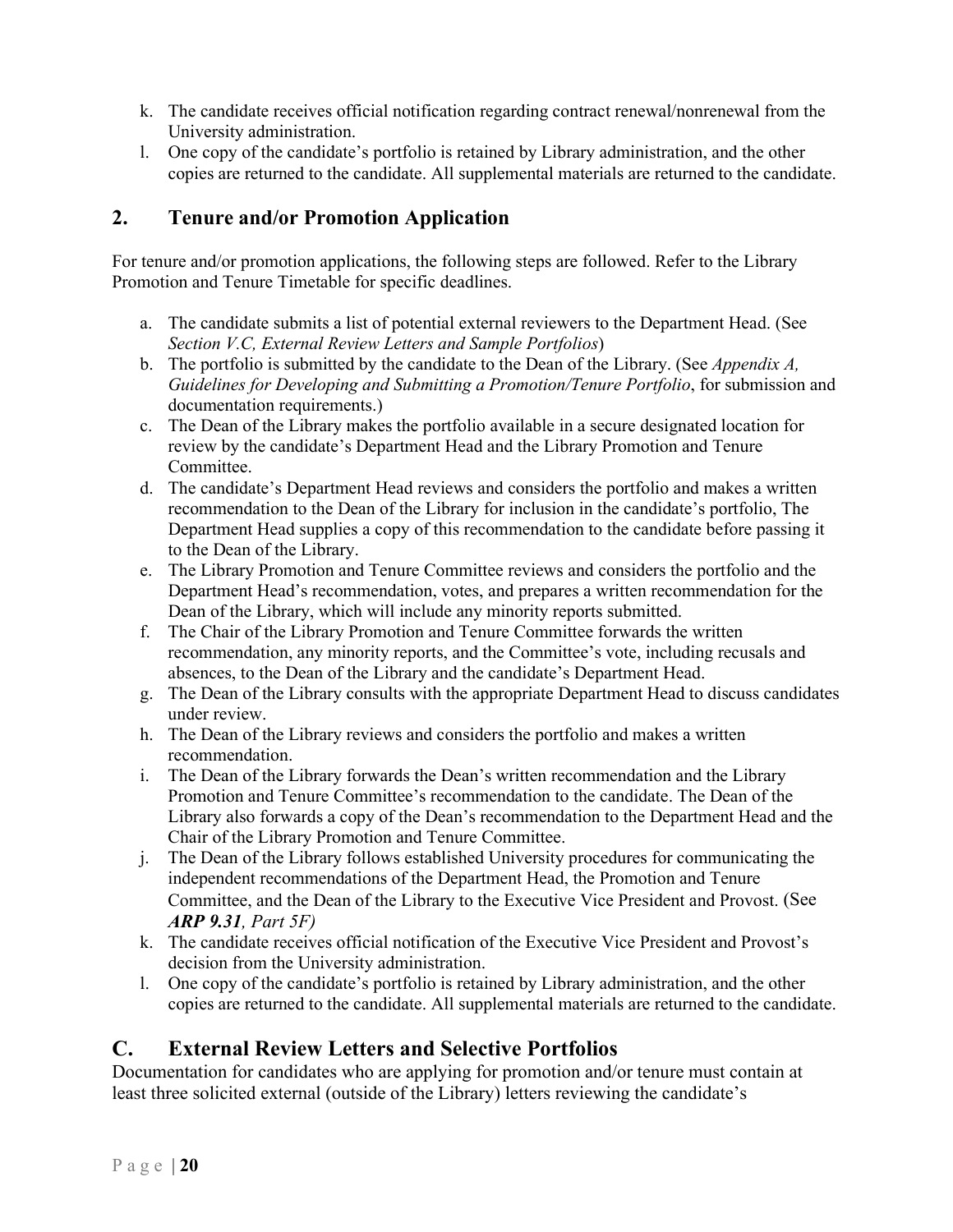representative documentation in the areas of scholarship and creative activity, service, and, where applicable, extension and outreach. Additional unsolicited letters of support will be accepted and considered for review.

The process should follow these steps:

#### **Candidate's Responsibilities**

- 1. By the end of the first full week of the fall semester, the candidate will provide a list of at least three people whose stature is such that they should be able to write an informed, objective evaluation without a conflict of interest. The list will include a brief statement as to why the candidate selected each external reviewer.
- 2. The candidate is responsible for compiling a selective portfolio for inclusion in the packet sent to external reviewers. The candidate's selective portfolio will include:
	- a. the candidate's executive summary and curriculum vita as submitted to the Promotion and Tenure Committee
	- b. representative items from the candidate's research, publication, and creative activity, and service from the period of time under review
	- c. a copy of the Library's Promotion and Tenure Policy

The selective portfolio is to be submitted by the candidate to the Dean along with their promotion or tenure portfolio.

#### **Department Head Responsibilities**

- 1. The Department Head, in consultation with the Library Promotion Tenure Committee and the Dean of the Library, will have the option to add names to the list of external reviewers.
- 2. The Department Head will select the external reviewers from the list. If letters from outside the candidate's list are sought, the Department Head will select an equal number of letters from the pool of names submitted by the candidate and the names added by the Department Head.
- 3. The Department Head will contact the external reviewers asking if they would participate in the promotion or tenure process by serving as an external reviewer. After receiving positive responses, the Department Head will write the official letter to each external reviewer.
- 4. The Department Head will add their cover letter to the selective portfolio packet, and arrange for administrative staff to make copies for each external reviewer, and for binding and shipping.

Instructions to reviewers shall also include:

- a request for a brief statement regarding the individual's qualifications for serving as a reviewer
- a request that the reviewer indicate the relationship between the candidate and reviewer
- notification that the candidate will have an opportunity to read the letter of assessment
- notification that third parties may review letters in the event of an EEOC or other investigation into a tenure or promotion decision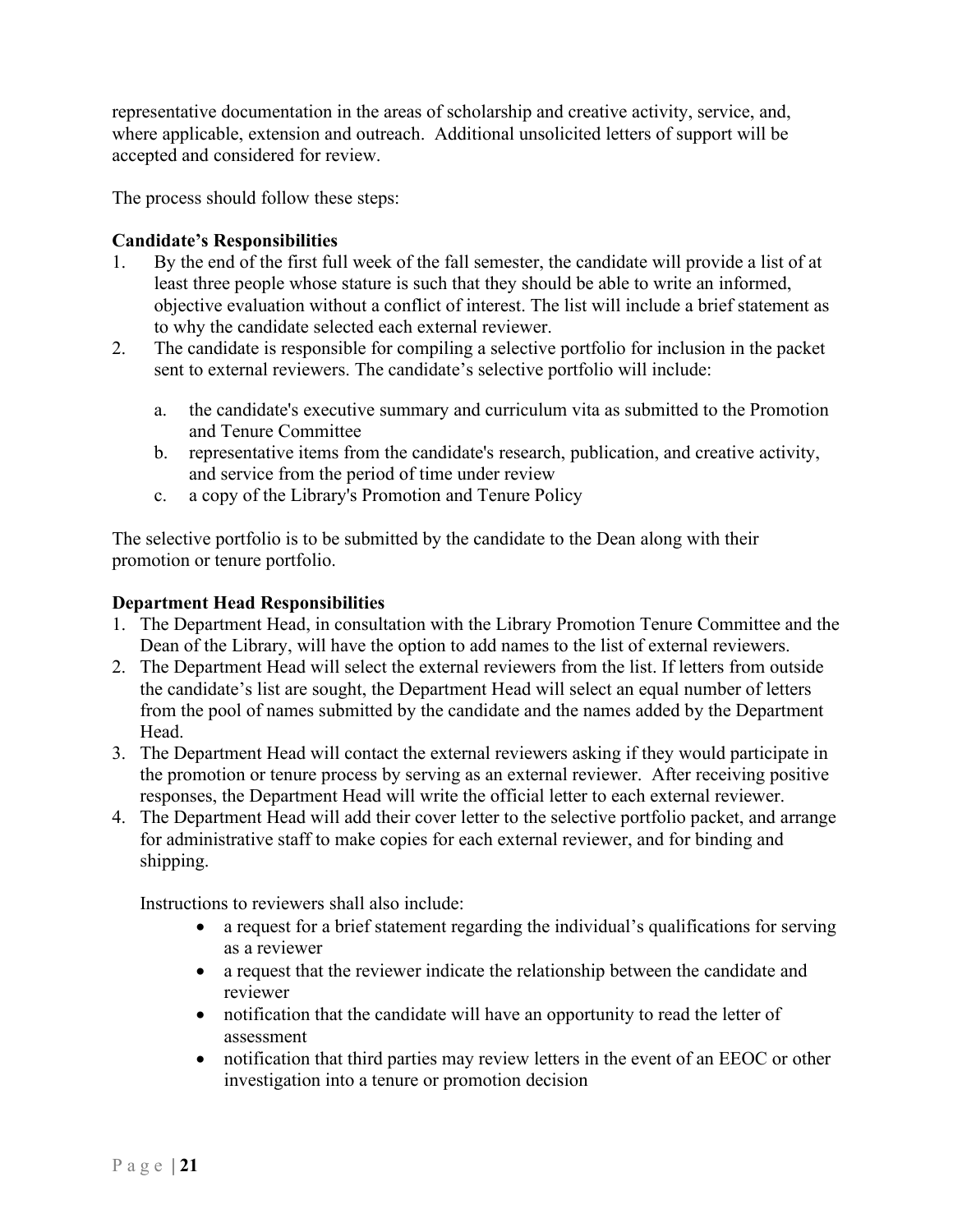- 5. Replies from the external reviewers are to be sent to the Department Head.
- 6. In the event that fewer than three letters are received from the chosen external reviewers, the candidate will be asked by the Department Head to provide additional names. If the candidate is unable to do so, the Department Head, in agreement with the Dean, will add more names and seek expedited letters of review. This procedure is to be repeated as necessary. The portfolio to be considered by the Department Head, the Promotion and Tenure Committee, the Dean, and the Provost must contain at least three external review letters.
- 7. The Department Head will forward the letters to the Dean's office.

#### **Dean's Responsibilities**

- 1. The Dean of the Library will add the external review letters to the candidate's core document.
- 2. The Dean of the Library is responsible for ensuring that the candidate and all promotion and tenure review advisory recommending bodies (Department Head, Library Promotion and Tenure Committee and Executive Vice President and Provost) have knowledge of any changes to the portfolio.
- 3. Any letters other than the external review letters will be referred to the candidate for possible inclusion in the candidate's documentation.

#### <span id="page-22-0"></span>**D. Additions, Changes, and Deletions of Information in Candidate's Files**

- 1. The candidate must submit a written request to the Dean of the Library to add, change, or delete information in the candidate's portfolio after the deadline for submission. If the request is to add or change information, the candidate will include three copies of the new or changed information with the request. The request should include the rationale for the change. Appropriate changes typically include information related to a publication, presentation, and/or significant service activity or award and changes of this nature will normally be approved and a written reason provided if the request is denied.
- 2. The Dean of the Library will add new information to the candidate's portfolio by having the new or changed information filed in the appropriate place(s) as designated by the candidate in the copies of the candidate's documentation.
- 3. The Dean of the Library is responsible for ensuring that the candidate and all promotion and tenure review advisory recommending bodies (Department Head, Library Promotion and Tenure Committee and Executive Vice President and Provost) are informed in writing of any changes to the portfolio.
- 4. Evaluators may request additional information. All requests must be made in writing and transmitted to the candidate, whose written response will be added to the candidate's portfolio.

#### <span id="page-22-1"></span>**E. Withdrawal Rights**

- 1. A candidate may withdraw from further consideration at any time prior to the final signature by the Executive Vice President and Provost by submitting a written request to the Dean of the Library. The Dean will notify the Executive Vice President and Provost, the Chair of the Library Promotion and Tenure Committee and the candidate's Department Head of the withdrawal.
- 2. All documents shall be returned to the candidate and nothing relating to the application for promotion and/or tenure shall be placed in the candidate's personnel file.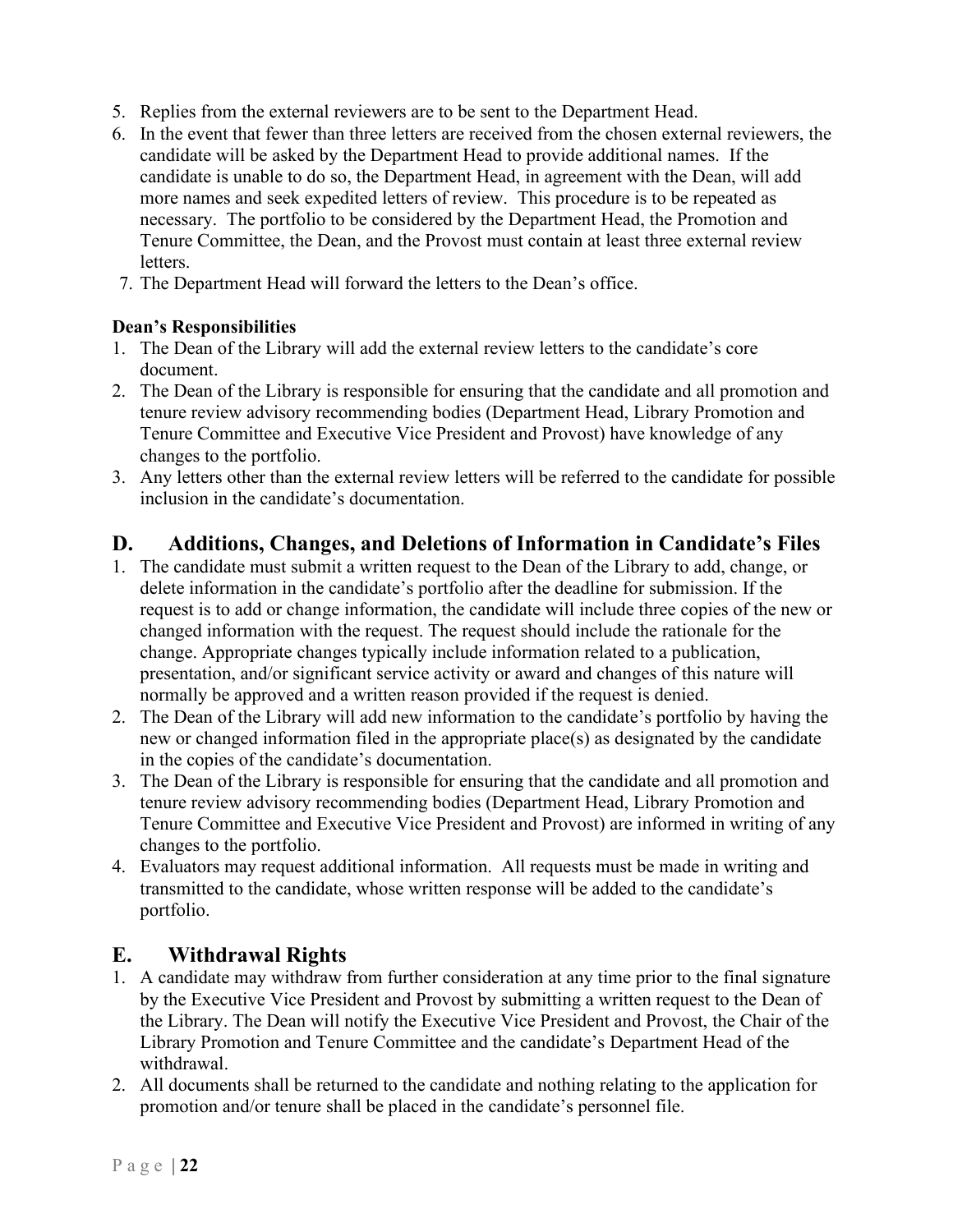3. If the candidate is in the fifth year of service, withdrawal from consideration for tenure must be accompanied by a letter of resignation submitted to the Dean of the Library or comparable administrator no later than the end of the fifth-year contract period. The resignation shall be effective no later than the end of the sixth-year contract period. If a faculty member does not apply for tenure in the fifth year, or extended year as appropriate, and does not submit a resignation letter as contemplated by this rule, the faculty member's employment will terminate with the expiration of the current annual ("Temporary") contract.

#### <span id="page-23-0"></span>**F. Appeals**

- 1. In accordance with the *ARP*, advisory recommendations are not grievable.
- 2. Appeals for violation of procedure are conducted according to guidelines in the *ARP 9.35, Part 9*.

#### <span id="page-23-1"></span>**G. Outcomes**

- 1. If the decision is in favor of tenure and/or promotion, the effective date is at the beginning of the ensuing contract year.
- 2. If the decision is in favor of tenure and/or promotion, it shall be the policy of the university that all promotions shall include a salary increase, irrespective of other salary increases.
- 3. If the decision is not in favor of tenure and/or promotion, the executive vice-president and provost will inform the candidate in writing. (See *ARP 9.35, Part 8*)

#### <span id="page-23-2"></span>**H. Post-Tenure Review**

The Post-Tenure Review rule ensures that all tenured faculty members will receive an annual review and that those with either exceptionally fine performance or serious deficiencies in one or more areas will be identified. Special achievement shall be rewarded in a manner determined by the Library. For a tenured faculty member who receives two successive unsatisfactory annual reviews with identified and uncorrected serious deficiencies, this rule provides a mechanism to establish a remedial program for correcting the deficiencies. (See *ARP 9.36***)**

## <span id="page-23-3"></span>**VI. College Faculty**

#### <span id="page-23-4"></span>**A. Professorial Ranks**

College Faculty may hold the professional ranks of assistant, associate, and full professor and are eligible to promotion from one rank to another. They are not eligible for tenure. A College Faculty position can be converted to a tenure-track position when sufficient recurring funds are available and a national search is conducted. (See *ARP 9.32, Part 9*)

#### <span id="page-23-5"></span>**B. Annual Performance Evaluation**

College Faculty performance will be reviewed annually by the Department Head and Dean using the same guidelines as used by tenure-track and tenured faculty. College Faculty do not submit an annual portfolio to the Library Promotion and Tenure Committee. (See *ARP 9.31*)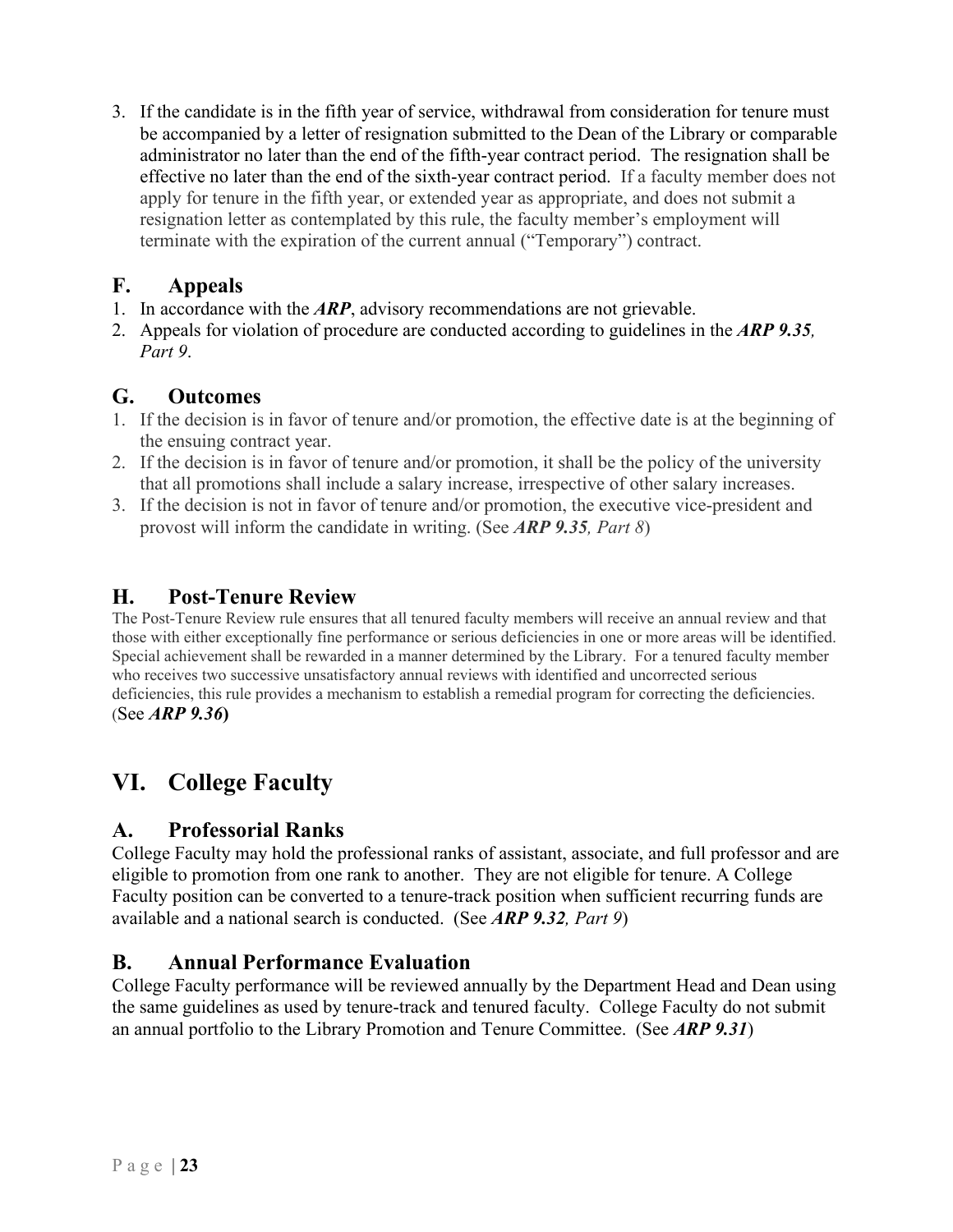## <span id="page-24-0"></span>**C. Criteria and Evaluation**

The promotion of College Faculty follows the same pattern and criteria as the promotion of tenure-track and tenured faculty, with a few additional exceptions besides the general principle that provisions on tenure do not apply to College Faculty.

Evaluation of College Faculty for promotion should focus on the specific responsibilities of the faculty member's position and the way they have been carried out. Since College Faculty members' duties generally emphasize librarianship much more than the other criteria, the allocation of effort statement on the college faculty member's annual performance evaluation and the basic job description are critical in the evaluation of the portfolio.

#### <span id="page-24-1"></span>**D. Portfolio Preparation**

When a College Faculty member applies for promotion, the faculty member submits a portfolio following the provisions outlined in *Appendix A, Guidelines for Developing and Submitting a Promotion/Tenure Portfolio*. The Department Head, Dean of the Library, and Executive Vice President/Provost follow the same procedure used for tenure-track and tenured faculty promotions.

#### <span id="page-24-2"></span>**E. Committee Guidelines**

The Chair of the Library Promotion and Tenure Committee will appoint a subcommittee consisting of three members of the Library Promotion and Tenure Committee and two elected library College Faculty members who hold at least the same professorial rank as that for which the College Faculty member is applying.

If necessary, College Faculty external to the Library may be selected using the procedure outlined for obtaining external members of the Library Promotion and Tenure Committee. These College Faculty members of the promotion subcommittee shall have the same rights and privileges in the subcommittee's work as the tenured members of the Library Promotion and Tenure Committee.

#### <span id="page-24-3"></span>**F. Appeals and Withdrawals**

College Faculty members applying for promotion have the same rights and ability to appeal or withdraw their portfolio from consideration that tenured and tenure-track faculty members possess.

## <span id="page-24-4"></span>**VII. Procedures for Amendments**

Requests for amendments to the *Library Promotion and Tenure Policy* may be submitted as outlined below.

- 1. The proposal for amendment must include the proposed language change and commentary on the reason for the change.
- 2. Proposals are submitted to the Dean of the Library.
- 3. The Dean of the Library will call at least two meetings of all faculty to discuss the proposal(s). At least ten working days prior to the first meeting, all faculty will receive written notification of the meeting and the proposed amendment(s).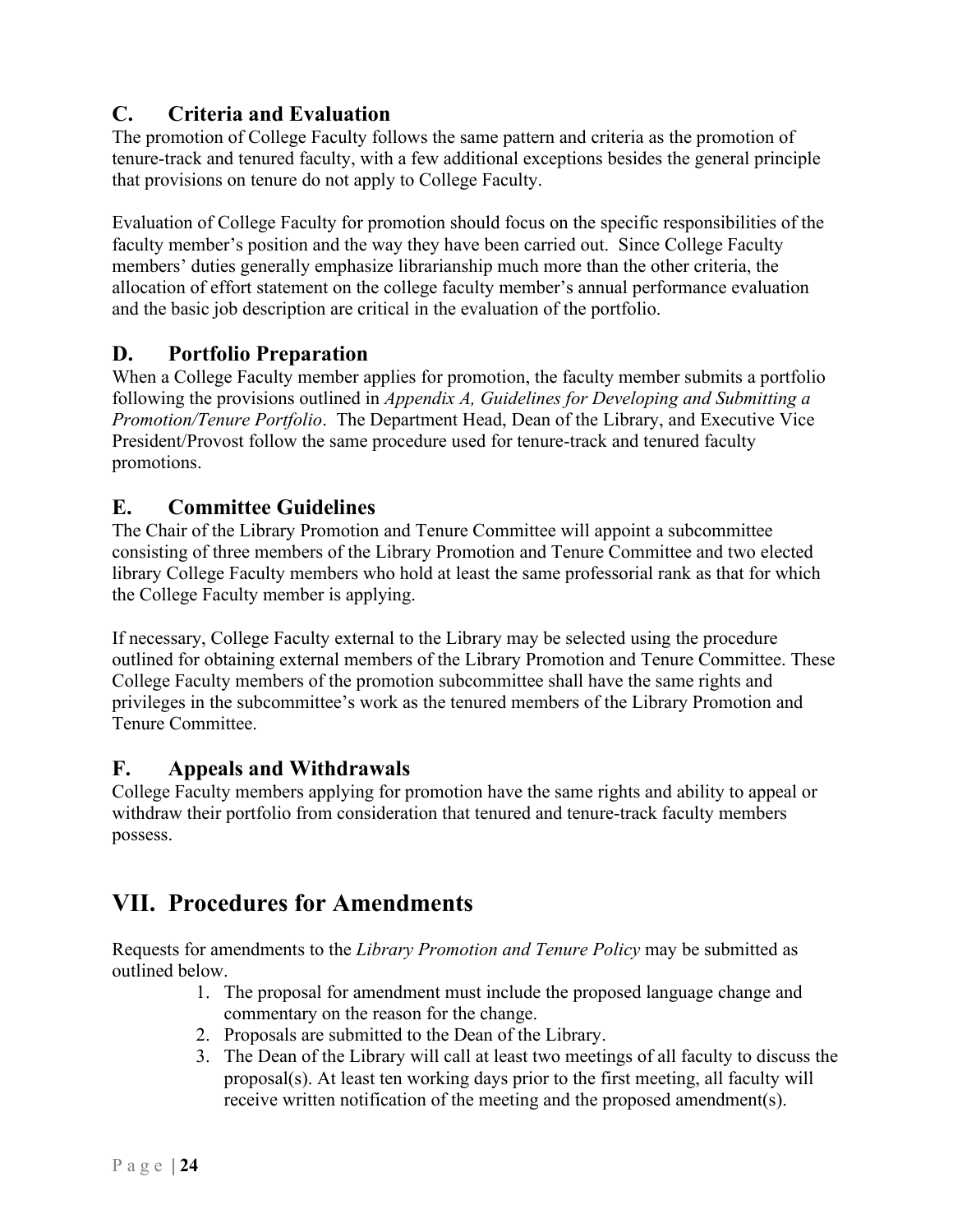- 4. Voting on the proposed amendment(s) will follow Library Faculty General Election Procedures. Each proposed amendment will be voted on separately.
- 5. The results of the vote(s) are subject to final approval by the Dean of the Library and the University Administration.
- 6. New amendments become effective at the beginning of the next academic year.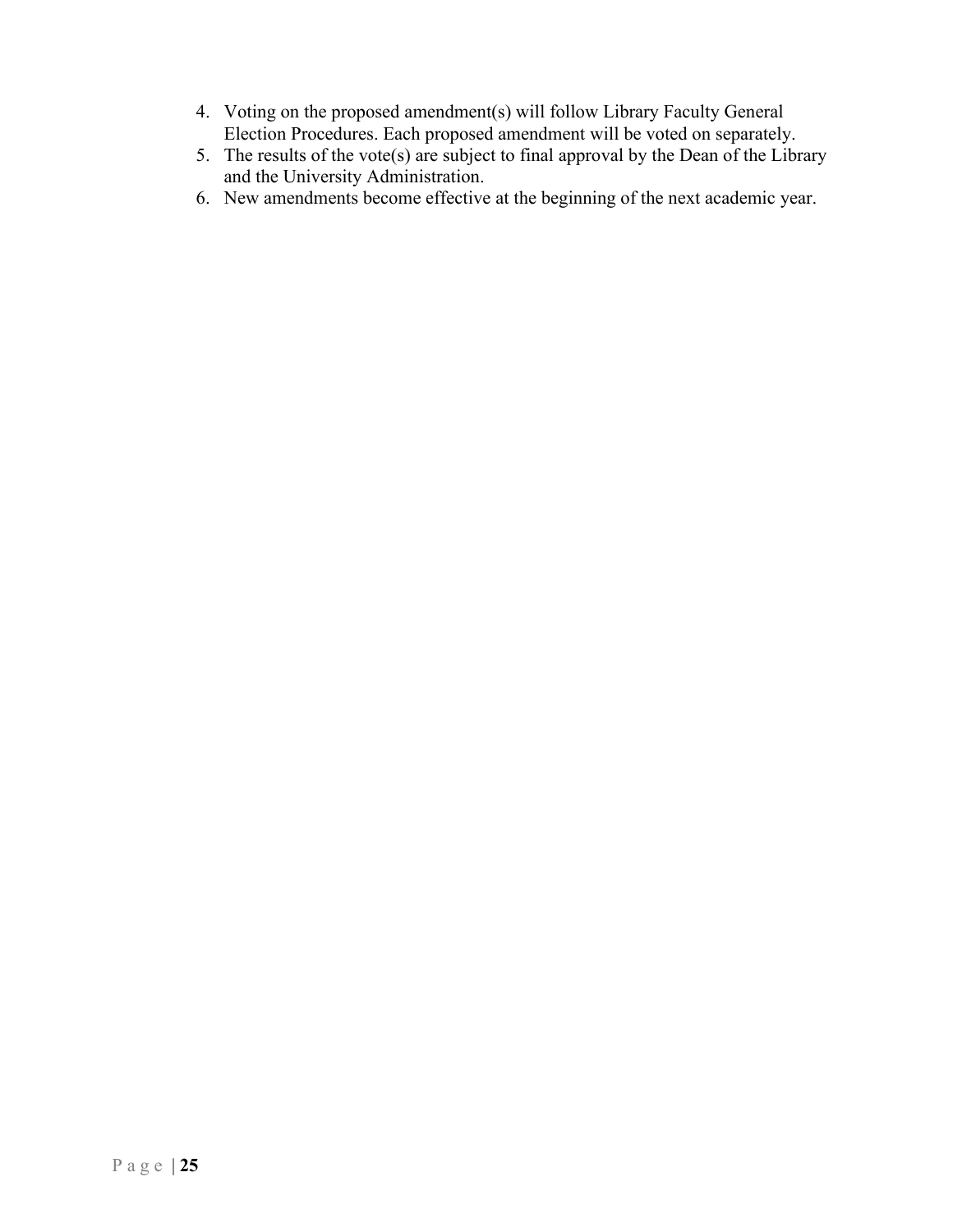## <span id="page-26-0"></span>**Appendix A—Guidelines for Developing and Submitting a Promotion/Tenure Portfolio**

#### <span id="page-26-1"></span>**A. Submission Requirements**

The candidate is responsible for submitting a promotion and tenure portfolio consisting of three hard copies of the core document and one hard copy of the documentation file, except for items designated as the responsibility of the Dean of the Library. When appropriate and agreed to by the candidate and all reviewing committees and officials, the Portfolio may be submitted as an electronic pdf formatted file(s), provided a method for secure transmission of confidential documentation has been established.

#### <span id="page-26-2"></span>**B. Original Documents**

- 1. Do not include original materials in any file. Make copies.
- 2. For published scholarship include copies of the following:
	- a. Book: the title page, verso, and any table of contents
	- b. Article: cover of journal issue, complete article

#### <span id="page-26-3"></span>**C. Core Document**

The core document shall include the following elements in the order given. The Dean supplies the forms for Item 2 (if applicable) to the candidate. The Dean adds those items so indicated in Tab C to the portfolio. The combination of Tabs D-F shall not exceed 50 pages. Tabs E, H-I are not required when submitting a portfolio for the renewal of a temporary contract. Tab C (2) is not required when submitting a portfolio for promotion to full professor.

#### **D. Sample Portfolios**

Sample portfolios will be provided at the request of the candidate. Portfolios may be requested through the Department Head, the Library Promotion and Tenure Committee and/or library colleagues. If the portfolios of actual persons are used, written permission must be obtained from the owner of the portfolio (*ARP 9.34, Part 3V*).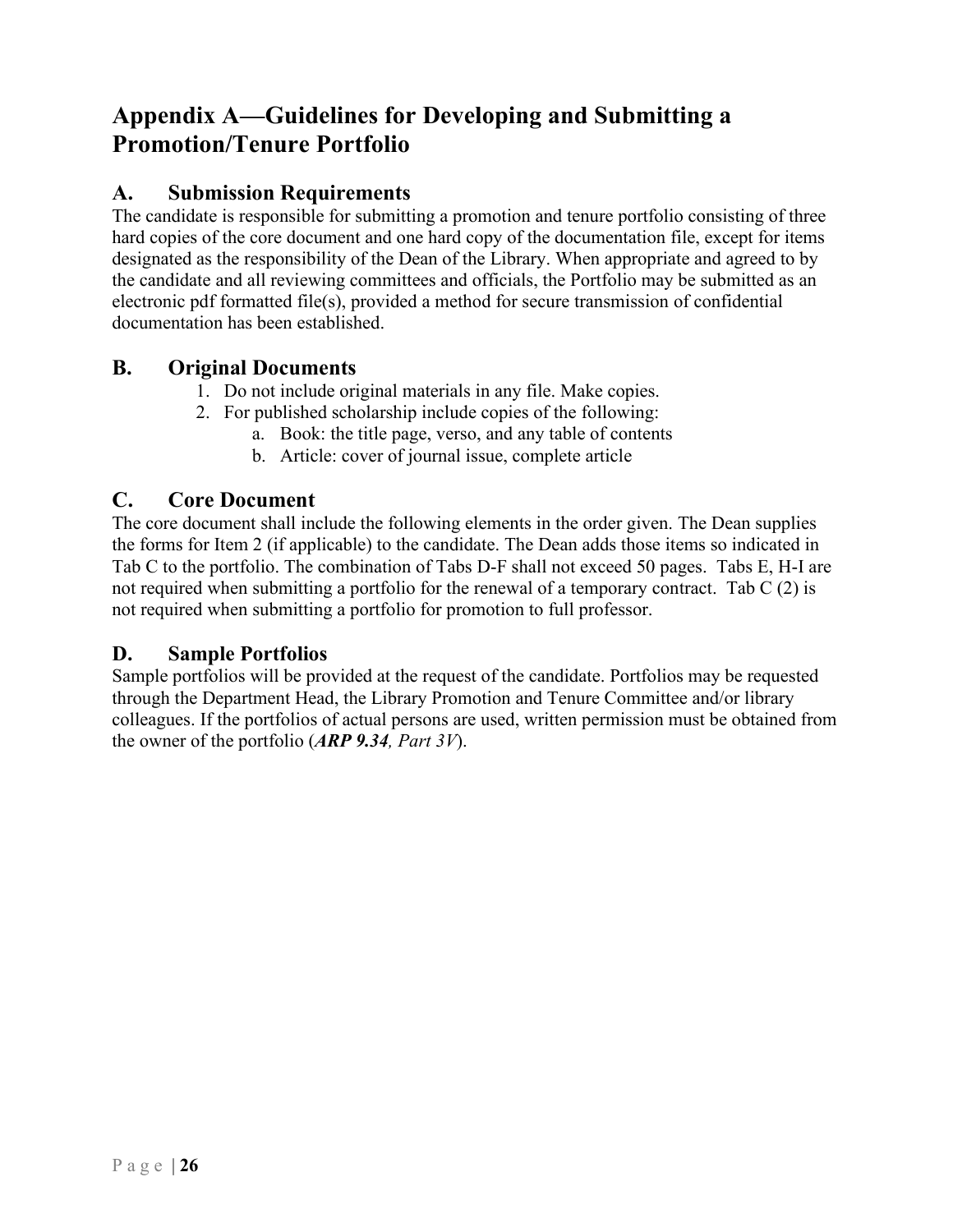| <b>Library Portfolio Requirements</b>                           | <b>Responsible Party</b> |
|-----------------------------------------------------------------|--------------------------|
| 1 and 2 precede Tabs A-J                                        |                          |
| (1.)                                                            | Candidate                |
| A cover letter addressed to the Dean                            |                          |
| (2.)                                                            | Dean                     |
| A completed Checklist of Intent, which includes a space for     |                          |
| the candidate to indicate which version of the Library          |                          |
| Promotion and Tenure Policy is applicable if the policy         |                          |
| changed during the candidate's pre-tenure or pre-promotion      |                          |
| period                                                          |                          |
| Tab A                                                           | Candidate                |
| A routing form with spaces for the required signatures          |                          |
| Tab B                                                           | Candidate                |
| A cover sheet indicating the candidate's name, current rank,    |                          |
| and Library department                                          |                          |
| Tab $C(1)$                                                      | Dean                     |
| Contract Status and Dossier Review form inserted here           |                          |
| Tab $C(2)$                                                      | Candidate                |
| Previous recommendations generated by the Department Head       |                          |
| and the Promotion & Tenure Committee and the Dean               |                          |
| Tab $C(3)$                                                      | Dean                     |
| Current year recommendations generated by the Department        |                          |
| Head and the Promotion & Tenure Committee                       |                          |
| Tab C $(4)$                                                     | Candidate                |
| As needed: Documentation of credit for prior service or         |                          |
| extension/reduction of probationary period (required if credit  |                          |
| for prior service or extension/reduction of probationary period |                          |
| was requested)                                                  |                          |
| Tab D                                                           | Candidate                |
| A table of contents for the core document and for the           |                          |
| supplementary materials                                         |                          |
| Tab E                                                           | Candidate                |
| Candidate's executive summary; a summative report and           |                          |
| personal statement by the candidate that addresses his/her      |                          |
| philosophies and activities in the areas of librarianship,      |                          |
| scholarship and creative activity, service, and where           |                          |
| applicable, outreach and other assigned areas (not to exceed 4  |                          |
| pages)                                                          |                          |
| Tab F                                                           | Candidate                |
| A curriculum vitae organized according to the criteria for      |                          |
| promotion and tenure                                            |                          |
| Tab G                                                           | Candidate                |
| Annual performance evaluation (APE) for the period under        |                          |
| review - Include the position description; annual allocation of |                          |
| effort; the annual goals and objectives; written statement      |                          |
| submitted by the faculty member as a part of the annual         |                          |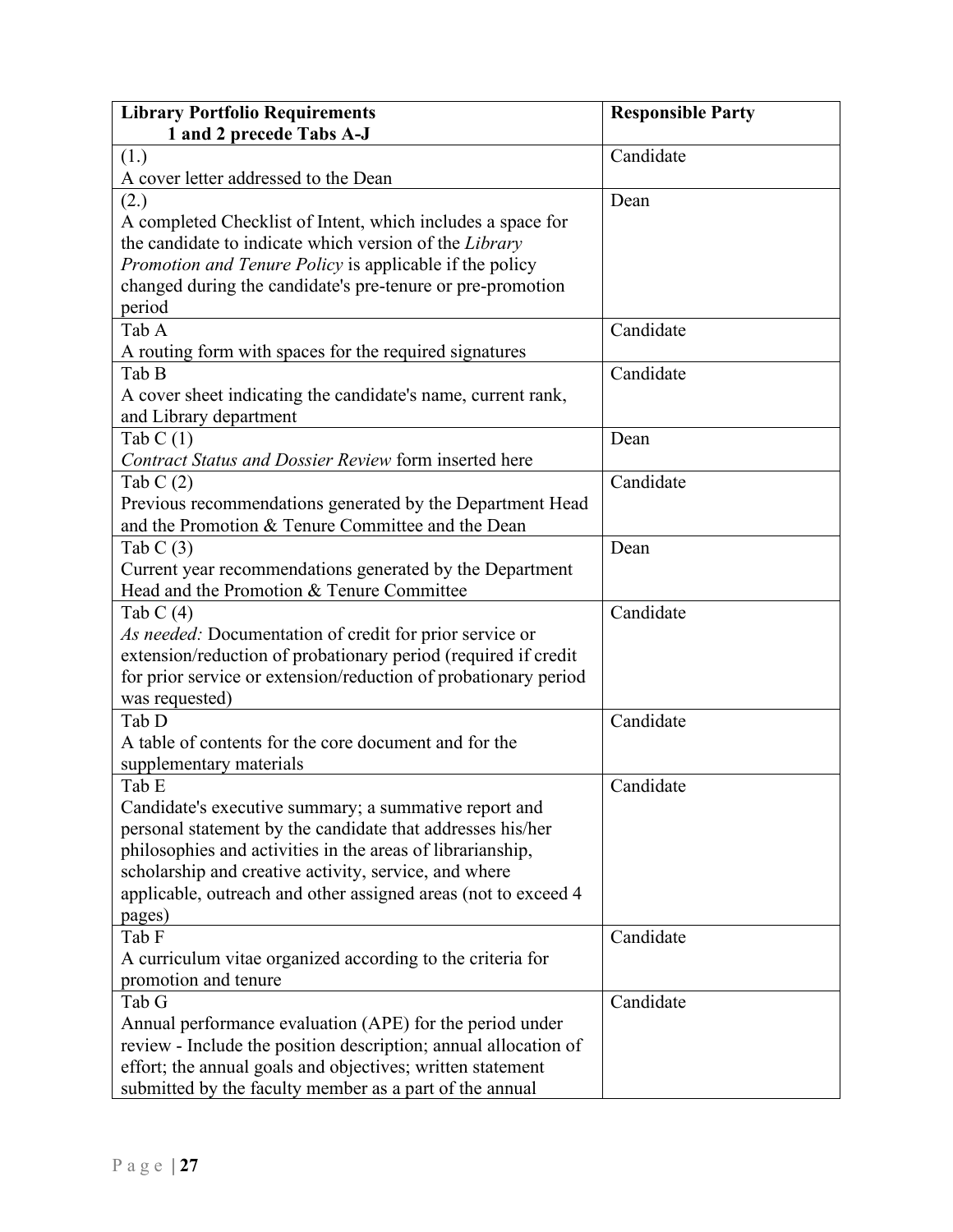| performance evaluation; the supervisor's comments; and any   |                          |
|--------------------------------------------------------------|--------------------------|
| response made by the candidate to the supervisor's comments. |                          |
| Do not include the numerical ratings.                        |                          |
| Tab H                                                        | Candidate                |
| Library's most recent mission, vision, and values statement  |                          |
| Tab I                                                        | Department Head and Dean |
| <b>External review letters</b>                               |                          |

If the candidate is applying for tenure or renewal of temporary contract, the core document should include evidence of contributions since starting at NMSU, plus evidence from other institutions. When credit for prior service is applicable, evidence of contributions from other institutions must be included. If the candidate is applying for promotion, then the candidate must include evidence of contributions since the last promotion or tenure review.

#### <span id="page-28-0"></span>**D. Documentation File**

- 1. The documentation file displays supplementary materials related to the areas of faculty activity.
- 2. This material is not routed beyond the Library Promotion and Tenure Committee, but is available for review by the Dean of the Library and Executive Vice President and Provost.
- 3. The documentation file must include a table of contents of the supplementary materials.
- 4. The documentation file may include but is not limited to the following:
	- publications
	- unpublished reports
	- planning documents
	- instructional materials
	- in-house manuals
	- grant applications
	- solicited and unsolicited letters of support
- 5. All items in the documentation file must be referenced in the core document and organized so that they are easily accessible and their relationship to the core document is clear.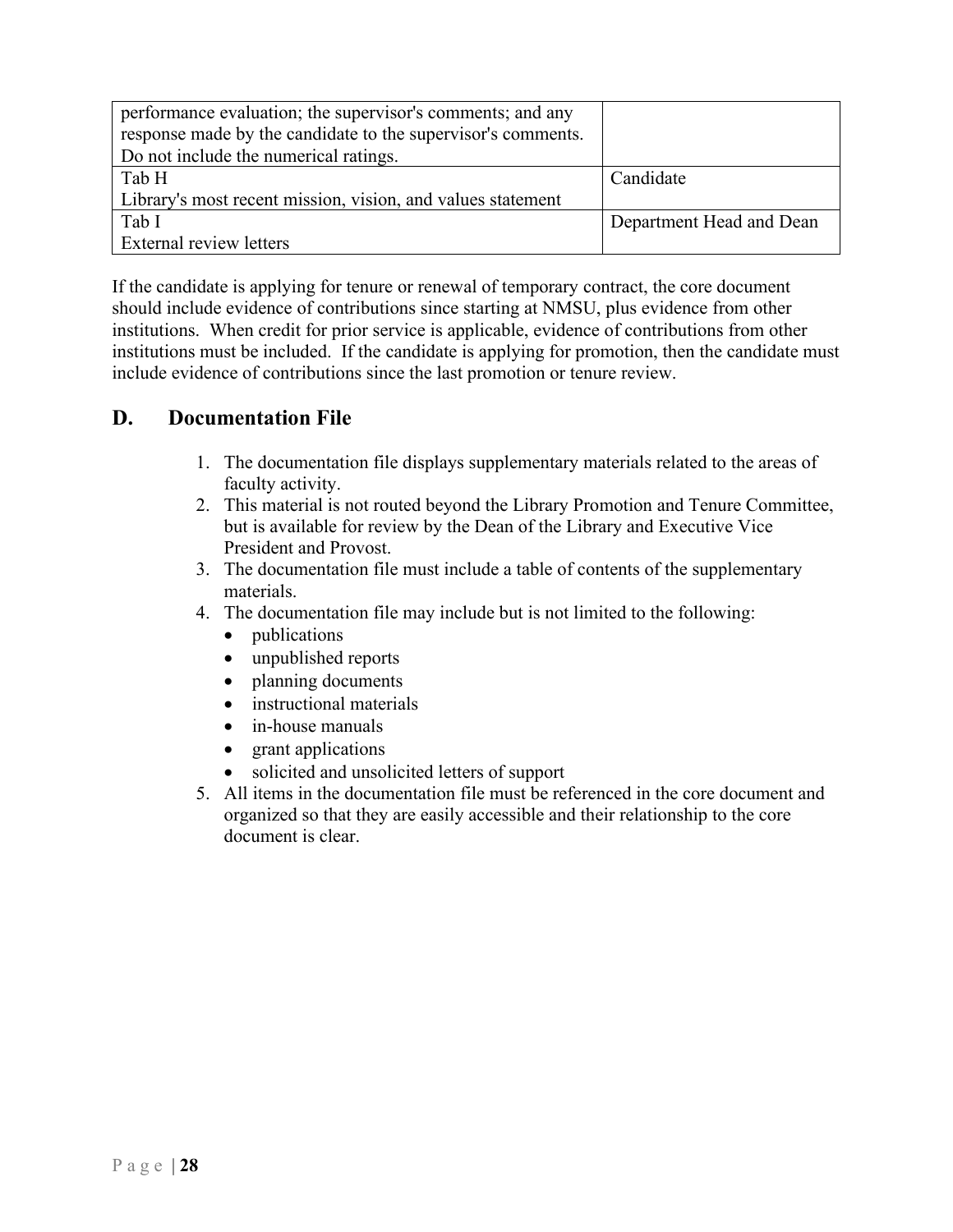## <span id="page-29-0"></span>**Appendix B—Library Promotion and Tenure Policy History**

The original version of the Library's *Promotion and Tenure Policy* was adopted in the summer of 1985. This document was the result of work by a committee composed of all tenured library faculty holding the rank of assistant professor or above.

In 1988, an ad hoc committee of tenured library faculty was appointed by Dr. Hiram Davis, Dean of the Library, to bring the *Promotion and Tenure Policy* into alignment with the practices of other academic units on campus. The resulting document was then considered and revised by the Library Promotion and Tenure Committee. Both committees were guided by the provisions of the New Mexico State University *Administrative Policies and Procedures Manual*, the *Faculty Handbook 1988-1989*, and the "Model Statement of Criteria and Procedures for Appointment, Promotion in Academic Rank, and Tenure for College and University Librarians," *College and Research Libraries News*, May 1987. The revised policy was approved in November, 1988.

In 2002, Dr. Elizabeth Titus, Dean of the Library, established a task force of all library faculty to review the criteria for promotion and tenure, and the procedures for evaluating promotion and tenure applications. The task force was also charged with ensuring that the *Library Promotion and Tenure Policy* was in compliance with the *New Mexico State University Policy Manual* and with simplifying and clarifying the language of the document. The document was approved by faculty vote in April 2005. In 2006, four amendments were approved by faculty vote and incorporated into the document, effective at the beginning of academic year 2007-2008.

In fall 2007, Dr. Elizabeth Titus, Dean of the Library, appointed a committee that undertook to align the *Library Promotion and Tenure Policy* with the New Mexico State University Promotion and Tenure Policy approved in 2007. The revision was approved on April 16, 2008.

In fall, 2008, revisions were made to the policy following recommendations on the Provost's Advisory Group on P & T Guidelines.

In spring 2010, ten amendments were approved by faculty vote, and incorporated into the document effective August 2010.

In spring 2011, the procedures for those applying for promotion or tenure were separated from those who are up for contract renewal. The amendment also clarified how those up for contract renewal receive the recommendations of the department head and P&T Committee.

Effective August 2013, the number of staggered terms that could be served was defined. Section IV B.3. Members are elected for a two year term and serve staggered terms. Beginning August 2013 members may serve up to three consecutive terms.

In spring 2015, a proposed amendment to III.B providing for situations where a candidate for tenure or promotion reports directly to the Dean of the Library and a proposed amendment in the case of insufficient number of external review letters were voted on by the library faculty and passed.